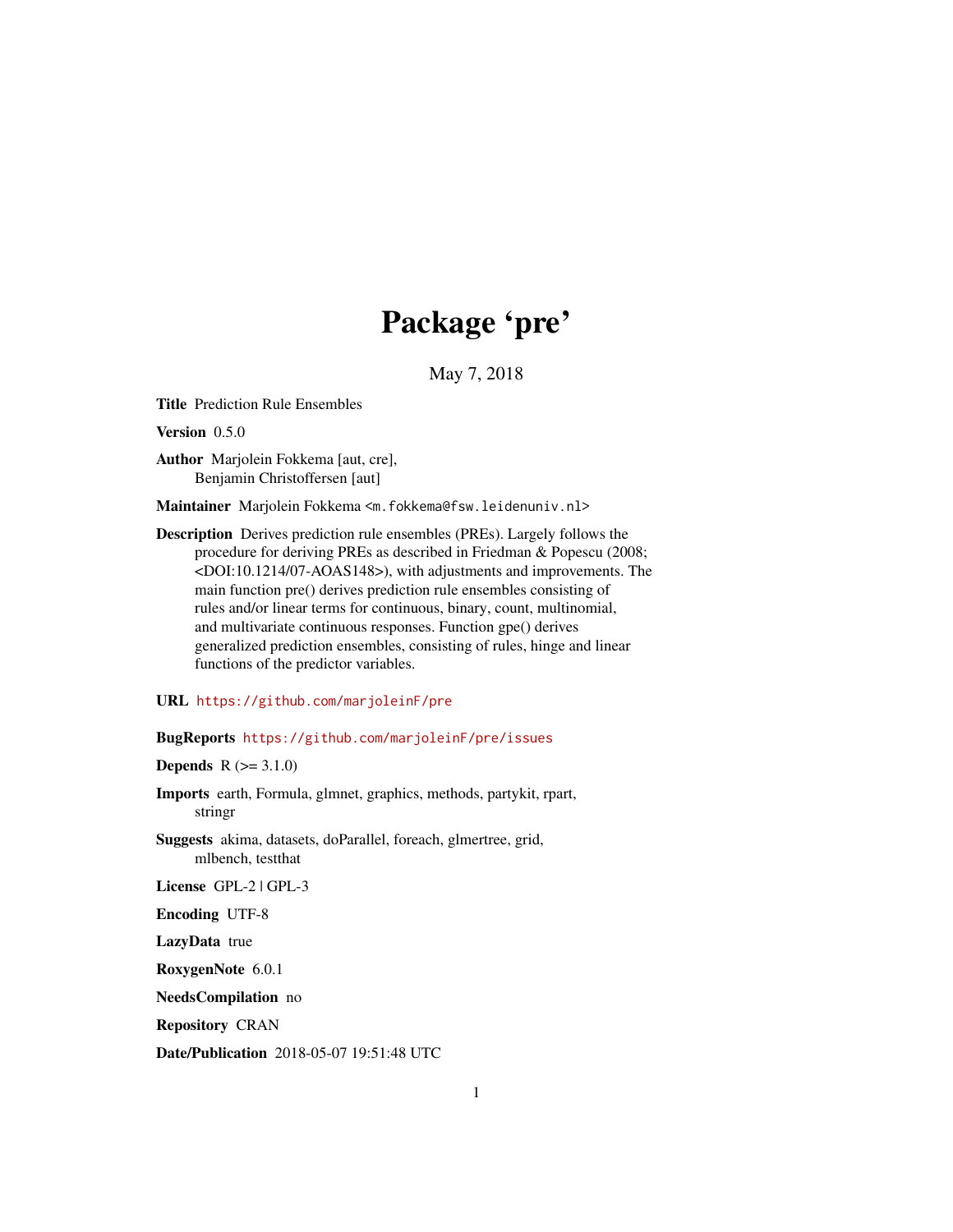### <span id="page-1-0"></span>R topics documented:

|       | -3                        |
|-------|---------------------------|
|       |                           |
|       | 5                         |
|       | -6                        |
|       | $\overline{7}$            |
|       | $\overline{\phantom{0}}8$ |
|       |                           |
|       |                           |
|       |                           |
|       |                           |
|       |                           |
|       |                           |
|       |                           |
|       |                           |
|       |                           |
|       |                           |
|       |                           |
|       |                           |
|       |                           |
|       |                           |
|       |                           |
|       |                           |
|       |                           |
| Index | 32                        |
|       |                           |

<span id="page-1-1"></span>bsnullinteract *Compute bootstrapped null interaction prediction rule ensembles*

#### Description

bsnullinteract generates bootstrapped null interaction models, which can be used to derive a reference distribution of the test statistic calculated with [interact](#page-15-1).

### Usage

```
bsnullinteract(object, nsamp = 10, parallel = FALSE,
  penalty.par.val = "lambda.1se", verbose = FALSE)
```
#### Arguments

| object   | object of class pre.                                                                                                                  |
|----------|---------------------------------------------------------------------------------------------------------------------------------------|
| nsamp    | numeric. Number of bootstrapped null interaction models to be derived.                                                                |
| parallel | logical. Should parallel foreach be used to generate initial ensemble? Must<br>register parallel beforehand, such as do MC or others. |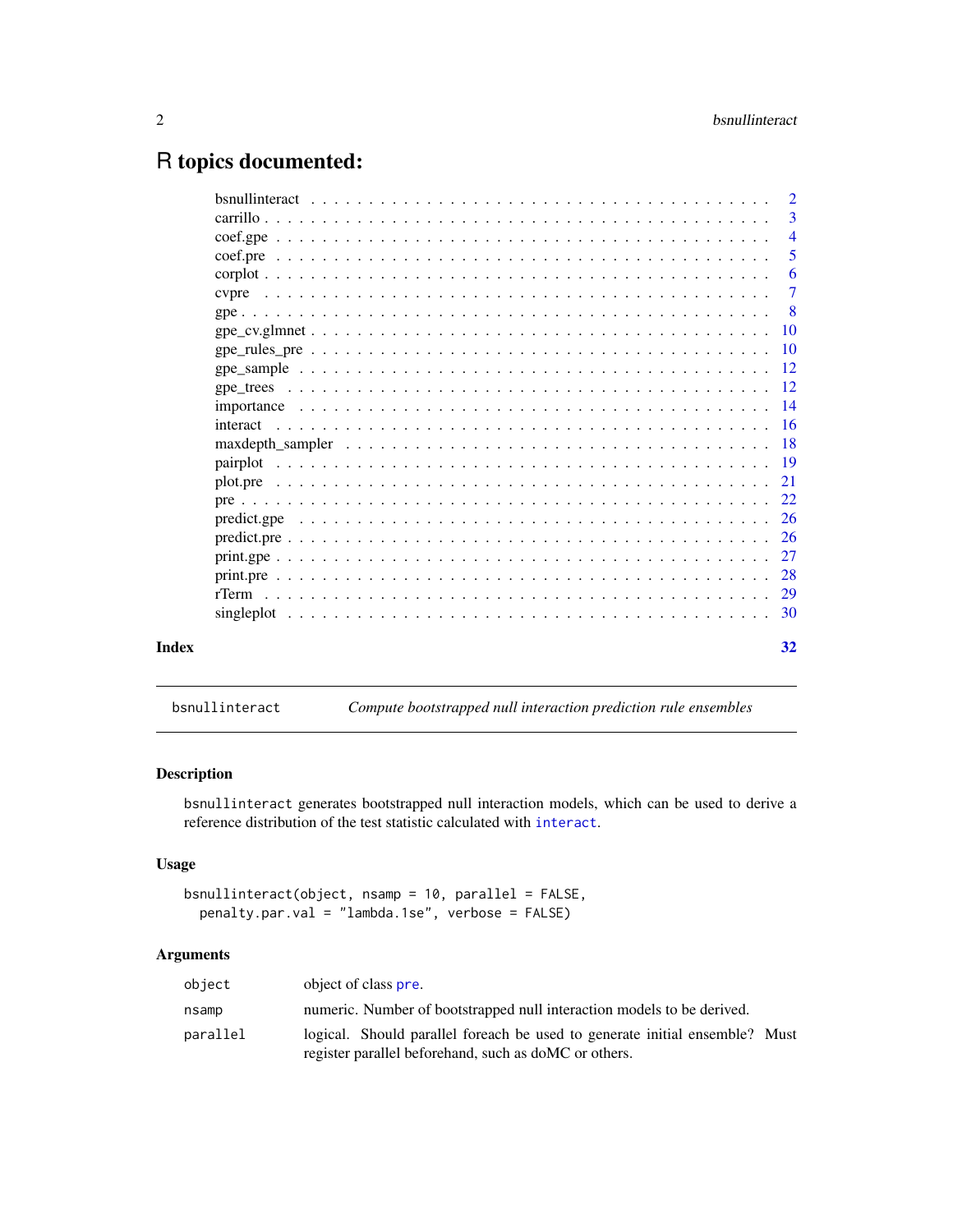#### <span id="page-2-0"></span>carrillo 3

| penalty.par.val |                                                                                          |
|-----------------|------------------------------------------------------------------------------------------|
|                 | character or numeric. Which value of the penalty parameter criterion should be           |
|                 | used? The value yielding minimum cv error ("lambda.min") or penalty param-               |
|                 | eter yielding error within 1 standard error of minimum cv error ("lambda. 1se")?         |
|                 | Alternatively, a numeric value may be specified, corresponding to one of the val-        |
|                 | ues of lambda in the sequence used by glmnet, for which estimated cv error can           |
|                 | be inspected by inspecting object \$glmnet. fit and running plot (object \$glmnet. fit). |
| verbose         | logical. should progress be printed to the command line?                                 |

#### **Details**

Computationally intensive.

#### Value

A list of length nsamp with null interaction models, to be used as input for [interact](#page-15-1).

#### See Also

[pre](#page-21-1), [interact](#page-15-1)

#### Examples

```
set.seed(42)
airq.ens <- pre(Ozone ~ ., data=airquality[complete.cases(airquality),])
nullmods <- bsnullinteract(airq.ens)
interact(airq.ens, nullmods = nullmods, col = c("#7FBFF5", "#8CC876"))
```
carrillo *Data on personality characteristics and depressive symptom severity*

#### Description

Dataset from a study by Carrillo et al. (2001), who assessed the extent to which the subscales of the NEO Personality Inventory (NEO-PI; Costa and McCrae 1985) could predict depressive symptomatology, as measured by the Beck Depression Inventory (BDI; Beck, Steer, and Carbin 1988). The NEO-PI assesses five major personality dimensions (Neuroticism, Extraversion, Openness to Experience, Agreeableness and Conscientiousness). Each of these dimensions consist of six specific subtraits (facets). The NEO-PI and BDI were administered to 112 Spanish respondents. Respondents' age in years and sex were also recorded and included in the dataset.

#### Usage

```
data(carrillo)
```
#### Format

A data frame with 112 observations and 26 variables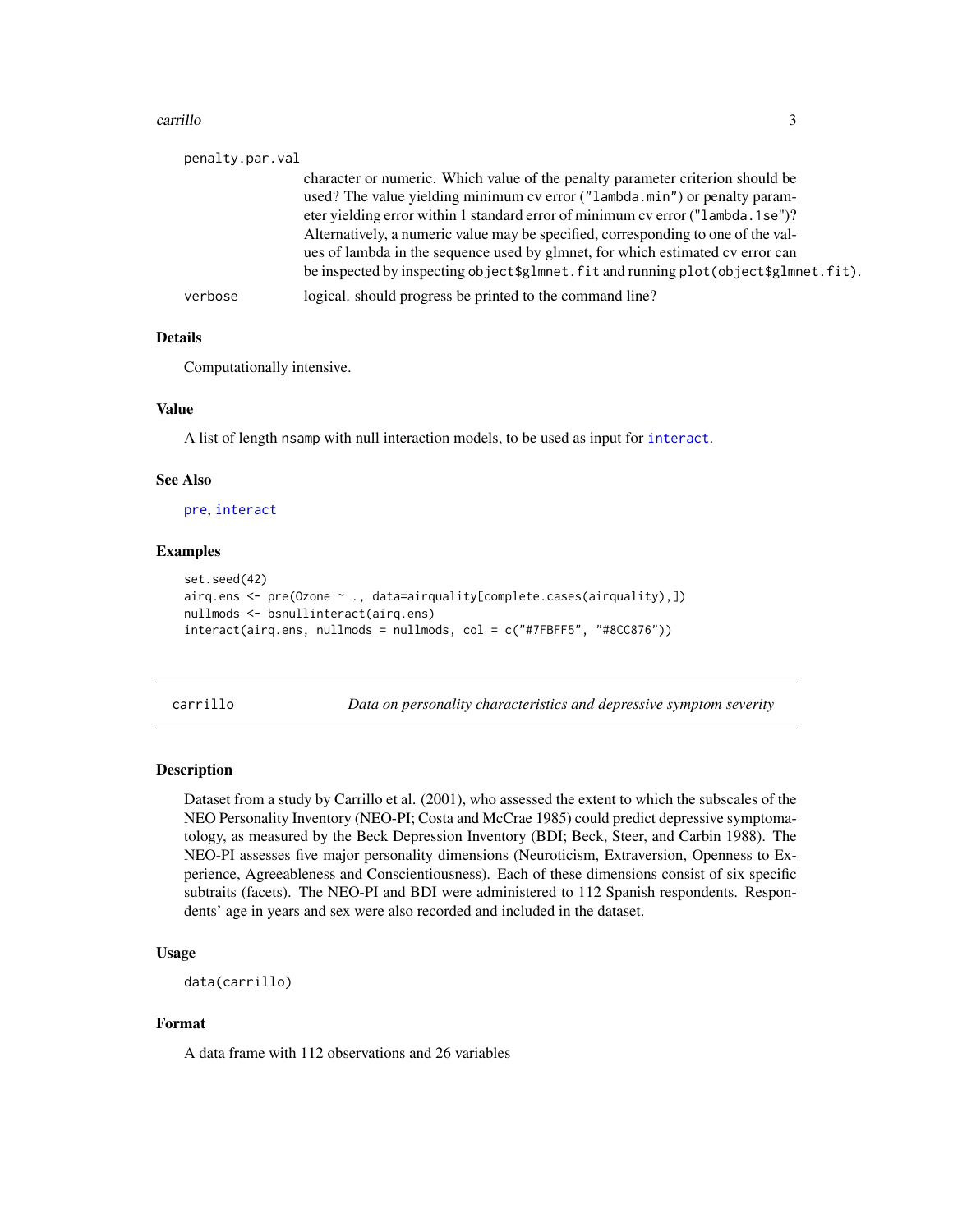#### <span id="page-3-0"></span>Details

- neuroticism facet and total scores: n1, n2, n3, n4, n5, n6, ntot
- extraversion facet and total scores: e1, e2, e3, e4, e5, e6, etot
- openness to experience facet and total scores: open1, open2, open3, open4, open5, open6, opentot
- altruism total score: altot
- conscientiousness total score: contot
- depression symptom severity: bdi
- sex: sexo
- age in years: edad

#### References

Beck, A.T., Steer, R.A. & Carbin, M.G. (1988). Psychometric properties of the Beck Depression Inventory: Twenty-five years of evaluation. *Clinical Psychology Review, 8*(1), 77-100.

Carrillo, J. M., Rojo, N., Sanchez-Bernardos, M. L., & Avia, M. D. (2001). Openness to experience and depression. *European Journal of Psychological Assessment, 17*(2), 130.

Costa, P.T. & McCrae, R.R. (1985). *The NEO Personality Inventory.* Psychological Assessment Resources, Odessa, FL.

#### Examples

```
data("carrillo")
summary(carrillo)
```
coef.gpe *Coefficients for a General Prediction Ensemble (gpe)*

#### Description

coef function for [gpe](#page-7-1)

#### Usage

```
## S3 method for class 'gpe'
coef(object, penalty.par.val = "lambda.1se", ...)
```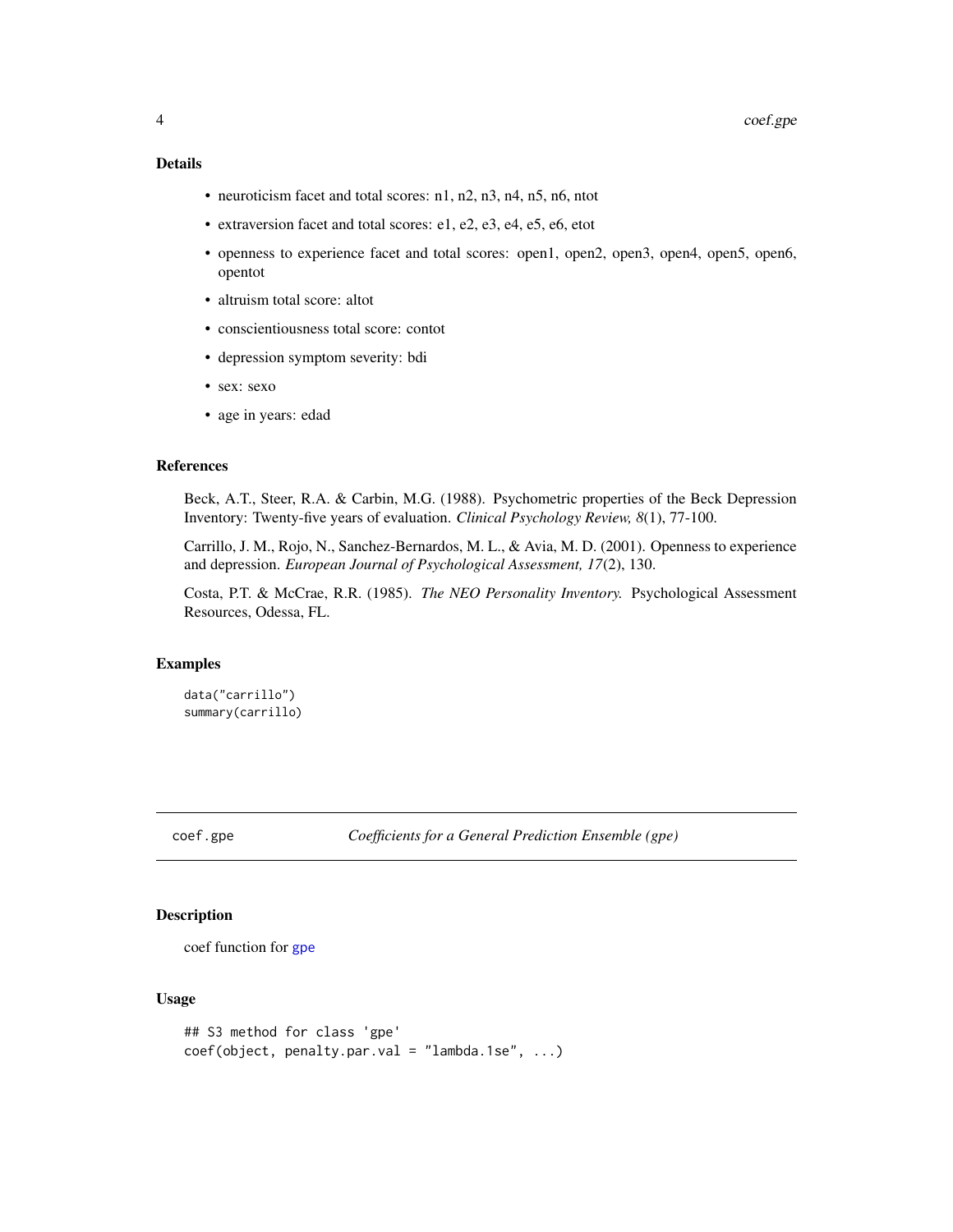#### <span id="page-4-0"></span>coef.pre 5

#### Arguments

| object          | object of class pre                                                                                                                                                                                                                                                                                                                                                                                                                                                               |
|-----------------|-----------------------------------------------------------------------------------------------------------------------------------------------------------------------------------------------------------------------------------------------------------------------------------------------------------------------------------------------------------------------------------------------------------------------------------------------------------------------------------|
| penalty.par.val |                                                                                                                                                                                                                                                                                                                                                                                                                                                                                   |
|                 | character. Penalty parameter criterion to be used for selecting final model:<br>lambda giving minimum cv error ("lambda.min") or lambda giving cv error<br>that is within 1 standard error of minimum cv error ("lambda.1se"). Alterna-<br>tively, a numeric value may be specified, corresponding to one of the values of<br>lambda in the sequence used by glmnet, for which estimated cv error can be<br>inspected by running object\$glmnet.fit and plot(object\$glmnet.fit). |
| $\cdots$        | additional arguments to be passed to coef.glmnet.                                                                                                                                                                                                                                                                                                                                                                                                                                 |
| <b>See Also</b> |                                                                                                                                                                                                                                                                                                                                                                                                                                                                                   |

[coef.pre](#page-4-1)

<span id="page-4-1"></span>coef.pre *Coefficients for the final prediction rule ensemble*

#### Description

coef.pre returns coefficients for prediction rules and linear terms in the final ensemble

#### Usage

```
## S3 method for class 'pre'
coef(object, penalty.par.val = "lambda.1se", ...)
```
#### Arguments

| object          | object of class pre                                                                                                                                     |
|-----------------|---------------------------------------------------------------------------------------------------------------------------------------------------------|
| penalty.par.val |                                                                                                                                                         |
|                 | character. Penalty parameter criterion to be used for selecting final model:                                                                            |
|                 | lambda giving minimum cv error ("lambda.min") or lambda giving cv error                                                                                 |
|                 | that is within 1 standard error of minimum cv error ("lambda. 1se"). Alterna-                                                                           |
|                 | tively, a numeric value may be specified, corresponding to one of the values of                                                                         |
|                 | lambda in the sequence used by glmnet, for which estimated cv error can be<br>inspected by running object \$g1mnet. fit and plot(object \$g1mnet. fit). |
| $\cdots$        | additional arguments to be passed to coef.glmnet.                                                                                                       |

#### Details

In some cases, duplicated variable names may appear in the model. For example, the first variable is a factor named 'V1' and there are also variables named 'V10' and/or 'V11' and/or 'V12' (etc). Then for for the binary factor V1, dummy contrast variables will be created, named 'V10', 'V11', 'V12' (etc). As should be clear from this example, this yields duplicated variable names, which may yield problems, for example in the calculation of predictions and importances, later on. This can be prevented by renaming factor variables with numbers in their name, prior to analysis.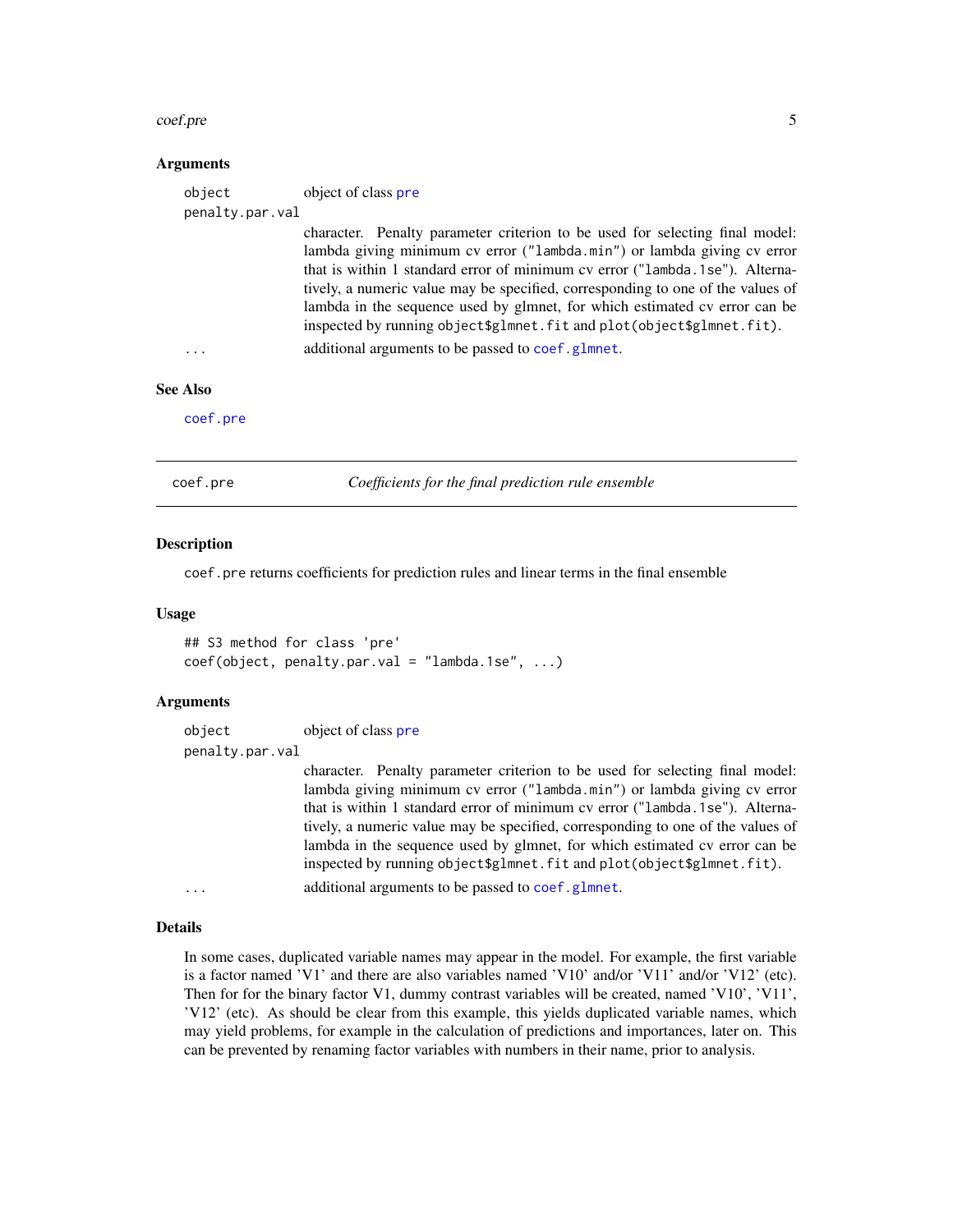#### <span id="page-5-0"></span>Value

returns a dataframe with 3 columns: coefficient, rule (rule or variable name) and description (NA for linear terms, conditions for rules).

#### See Also

[pre](#page-21-1), [plot.pre](#page-20-1), [cvpre](#page-6-1), [importance](#page-13-1), [predict.pre](#page-25-1), [interact](#page-15-1), [print.pre](#page-27-1)

#### Examples

```
set.seed(42)
airq.ens <- pre(Ozone ~ ., data = airquality[complete.cases(airquality),])
coefs <- coef(airq.ens)
```

| corplot | Plot correlations between baselearners in a prediction rule ensemble |  |  |
|---------|----------------------------------------------------------------------|--|--|
|         | (ore)                                                                |  |  |

#### Description

corplot plots correlations between baselearners in a prediction rule ensemble

#### Usage

```
corplot(object, penalty.par.val = "lambda.1se", colors = NULL,
  fig.plot = c(0, 0.85, 0, 1), fig.legend = c(0.8, 0.95, 0, 1),
  legend.breaks = seq(-1, 1, by = 0.1)
```
#### Arguments

| object          | object of class pre                                                                                                                                                                                                                                                                                                                                                                                                                                                                                                                                                                |
|-----------------|------------------------------------------------------------------------------------------------------------------------------------------------------------------------------------------------------------------------------------------------------------------------------------------------------------------------------------------------------------------------------------------------------------------------------------------------------------------------------------------------------------------------------------------------------------------------------------|
| penalty.par.val |                                                                                                                                                                                                                                                                                                                                                                                                                                                                                                                                                                                    |
|                 | character or numeric. Value of the penalty parameter $\lambda$ to be used for select-<br>ing the final ensemble. The ensemble with penalty parameter criterion yield-<br>ing minimum cv error ("lambda.min") is taken, by default. Alternatively, the<br>penalty parameter yielding error within 1 standard error of minimum cv error<br>("lambda.1se"), or a numeric value may be specified, corresponding to one of<br>the values of lambda in the sequence used by glmnet, for which estimated cv<br>error can be inspected by running x\$g1mnet. fit and plot(x\$g1mnet. fit). |
| colors          | vector of contiguous colors to be used for plotting. If colors = NULL (de-<br>fault), colorRampPalette is used to generate a sequence of 200 colors going<br>from red to white to blue. A different set of plotting colors can be specified<br>here, for example: cm.colors(100), colorspace::rainbow_hcl)(100) or<br>colorRampPalette(c("red", "yellow", "green"))(100).                                                                                                                                                                                                          |
| fig.plot        | plotting region to be used for correlation plot. See fig under par.                                                                                                                                                                                                                                                                                                                                                                                                                                                                                                                |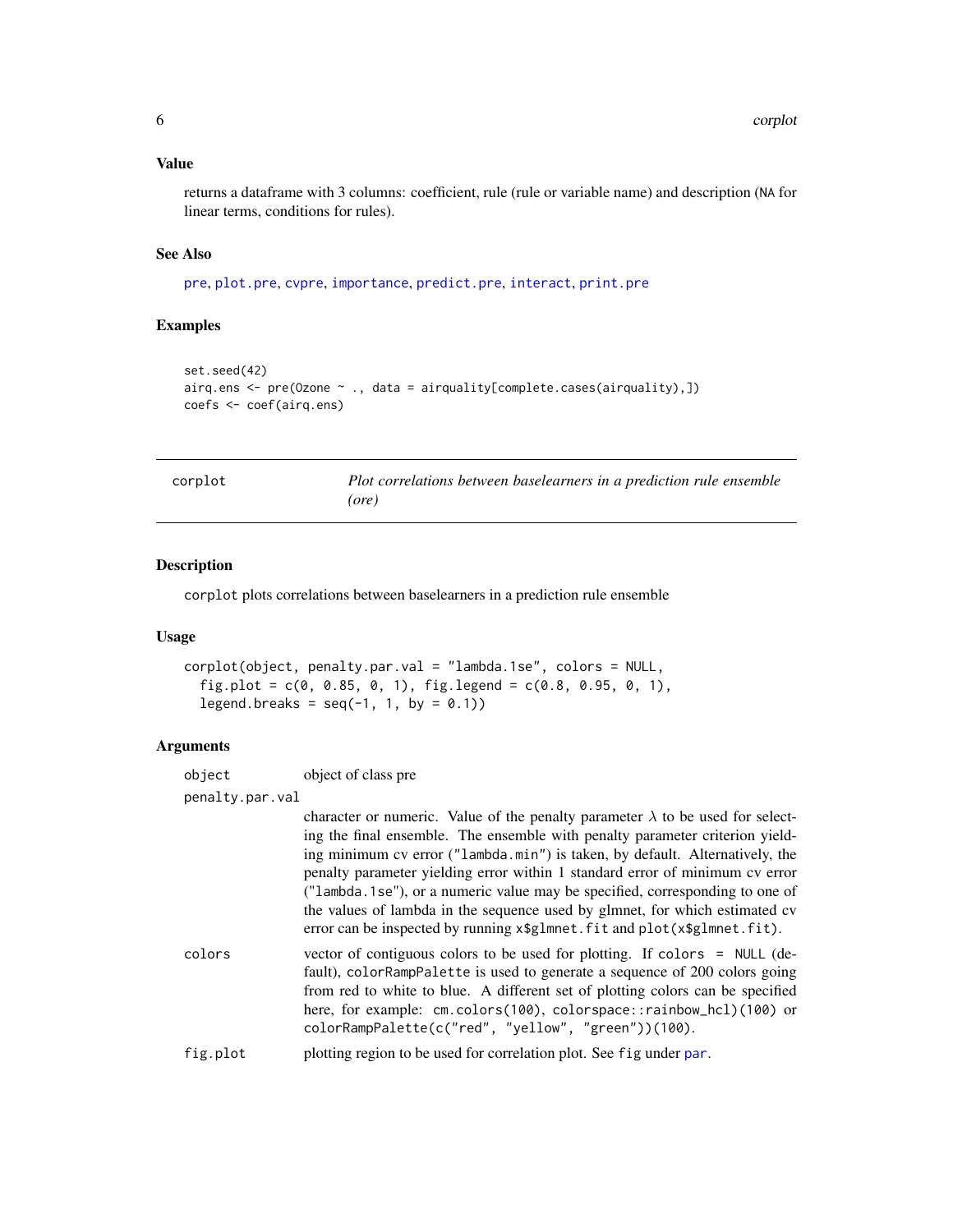#### <span id="page-6-0"></span>cvpre to the contract of the contract of the contract of the contract of the contract of the contract of the contract of the contract of the contract of the contract of the contract of the contract of the contract of the c

| fig.legend | plotting region to be used for legend. See fig under par.                                                               |
|------------|-------------------------------------------------------------------------------------------------------------------------|
|            | legend, breaks numeric vector of breakpoints to be depicted in the plot's legend. Should be a<br>sequence from -1 to 1. |

#### See Also

See [rainbow\\_hcl](#page-0-0) and [colorRampPalette](#page-0-0).

#### Examples

```
set.seed(42)
airq.ens <- pre(Ozone ~ ., data = airquality[complete.cases(airquality),])
corplot(airq.ens)
```
<span id="page-6-1"></span>

cvpre *Full k-fold cross validation of a prediction rule ensemble (pre)*

#### Description

cvpre performs k-fold cross validation on the dataset used to create the prediction rule ensemble, providing an estimate of predictive accuracy on future observations.

#### Usage

 $cvpre(object, k = 10, verbose = FALSE, polass = 0.5,$ penalty.par.val = "lambda.1se", parallel = FALSE)

#### Arguments

| object          | An object of class pre.                                                                                                                                                                                                                                                                                                                                                                                                                                                                     |
|-----------------|---------------------------------------------------------------------------------------------------------------------------------------------------------------------------------------------------------------------------------------------------------------------------------------------------------------------------------------------------------------------------------------------------------------------------------------------------------------------------------------------|
| k               | integer. The number of cross validation folds to be used.                                                                                                                                                                                                                                                                                                                                                                                                                                   |
| verbose         | logical. Should progress of the cross validation be printed to the command line?                                                                                                                                                                                                                                                                                                                                                                                                            |
| pclass          | numeric. Only used for classification. Cut-off value for the predicted probabili-<br>ties that should be used to classify observations to the second class.                                                                                                                                                                                                                                                                                                                                 |
| penalty.par.val |                                                                                                                                                                                                                                                                                                                                                                                                                                                                                             |
|                 | numeric or character. Calculate cross-validated error for ensembles with penalty<br>parameter criterion giving minimum cv error ("lambda.min") or giving cv error<br>that is within 1 standard error of minimum cv error ("lambda.1se")? Alterna-<br>tively, a numeric value may be specified, corresponding to one of the values of<br>lambda in the sequence used by glmnet, for which estimated cv error can be<br>inspected by running object\$glmnet.fit and plot(object\$glmnet.fit). |
| parallel        | logical. Should parallel foreach be used? Must register parallel beforehand,<br>such as doMC or others.                                                                                                                                                                                                                                                                                                                                                                                     |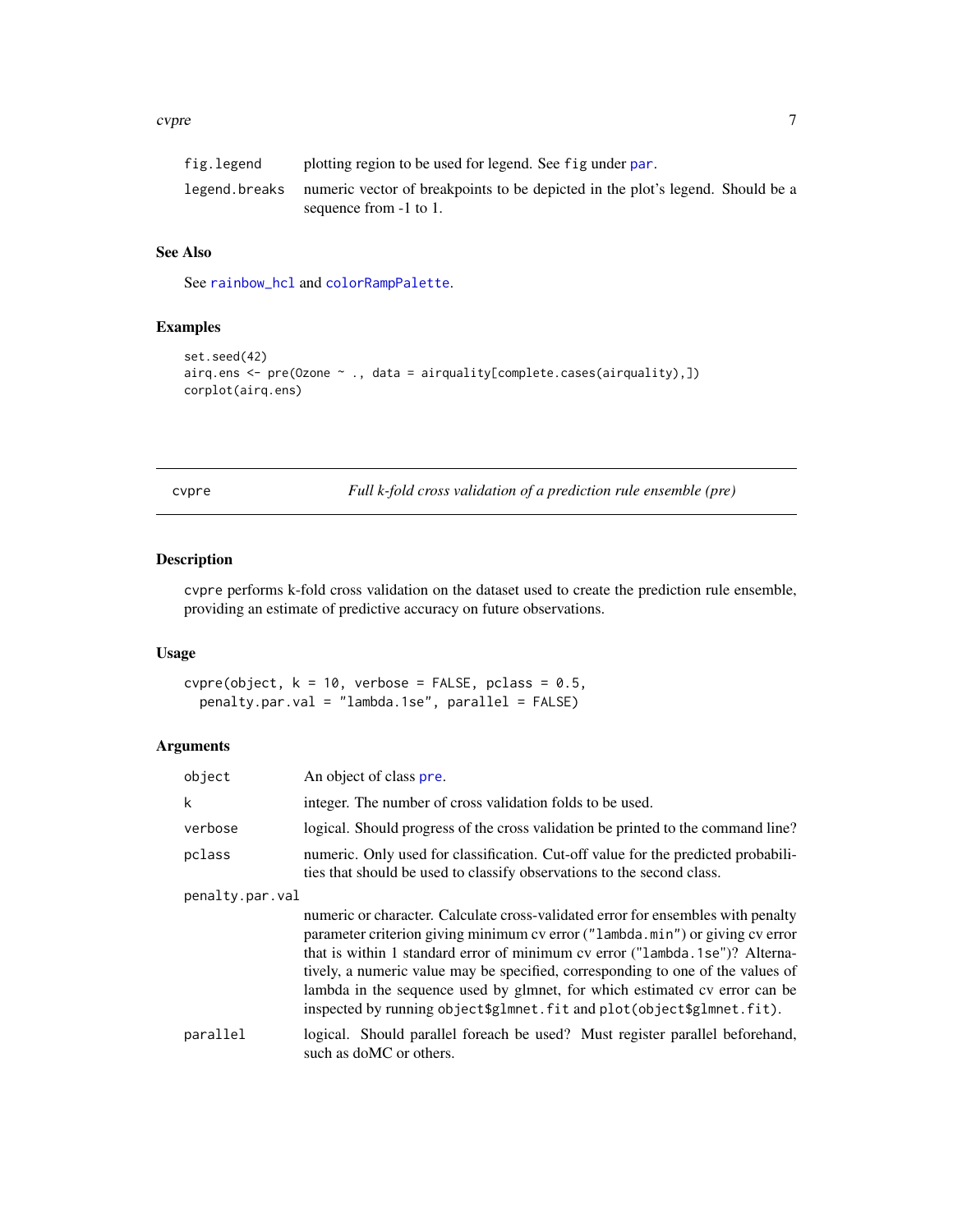#### Value

A list with three objects: \$cvpreds (a vector with cross-validated predicted y values), \$ss (a vector indicating the cross-validation subsample each training observation was assigned to) and \$accuracy. For continuous outputs, accuracy is a list with elements \$MSE (mean squared error on test observations), \$MAE (mean absolute error on test observations). For classification, accuracy is a list with elements \$SEL (mean squared error on predicted probabilities), \$AEL (mean absolute error on predicted probabilities), \$MCR (average misclassification error rate) and \$table (table with proportions of (in)correctly classified observations per class).

#### See Also

[pre](#page-21-1), [plot.pre](#page-20-1), [coef.pre](#page-4-1), [importance](#page-13-1), [predict.pre](#page-25-1), [interact](#page-15-1), [print.pre](#page-27-1)

#### Examples

```
set.seed(42)
airq.ens <- pre(Ozone ~ ., data = airquality[complete.cases(airquality),])
airq.cv <- cvpre(airq.ens)
```
<span id="page-7-1"></span>gpe *Derive a General Prediction Ensemble (gpe)*

#### **Description**

Provides an interface for deriving sparse prediction ensembles where basis functions are selected through L1 penalization.

#### Usage

```
gpe(formula, data, base_learners = list(gpe_trees(), gpe_linear()),
 weights = rep(1, \text{ times} = new(data)), sample_function = gpe_sample(),verbose = FALSE, penalized_trainer = gpe_cv.glmnet(), model = TRUE)
```
#### Arguments

| formula       | Symbolic description of the model to be fit of the form $y \sim x1 + x2 +  + xn$ .<br>If the output variable (left-hand side of the formula) is a factor, an ensemble<br>for binary classification is created. Otherwise, an ensemble for prediction of a<br>continuous variable is created. |
|---------------|----------------------------------------------------------------------------------------------------------------------------------------------------------------------------------------------------------------------------------------------------------------------------------------------|
| data          | data. frame containing the variables in the model.                                                                                                                                                                                                                                           |
| base_learners | List of functions which has formal arguments formula, data, weights, sample_func,<br>verbose, and family and returns a vector of characters with terms for the final<br>formula passed to cv.glmnet. See gpe_linear, gpe_trees, and gpe_earth.                                               |
| weights       | Case weights with length equal to number of rows in data.                                                                                                                                                                                                                                    |

<span id="page-7-0"></span>8 and 2011 and 2012 and 2012 and 2012 and 2012 and 2012 and 2012 and 2012 and 2012 and 2012 and 201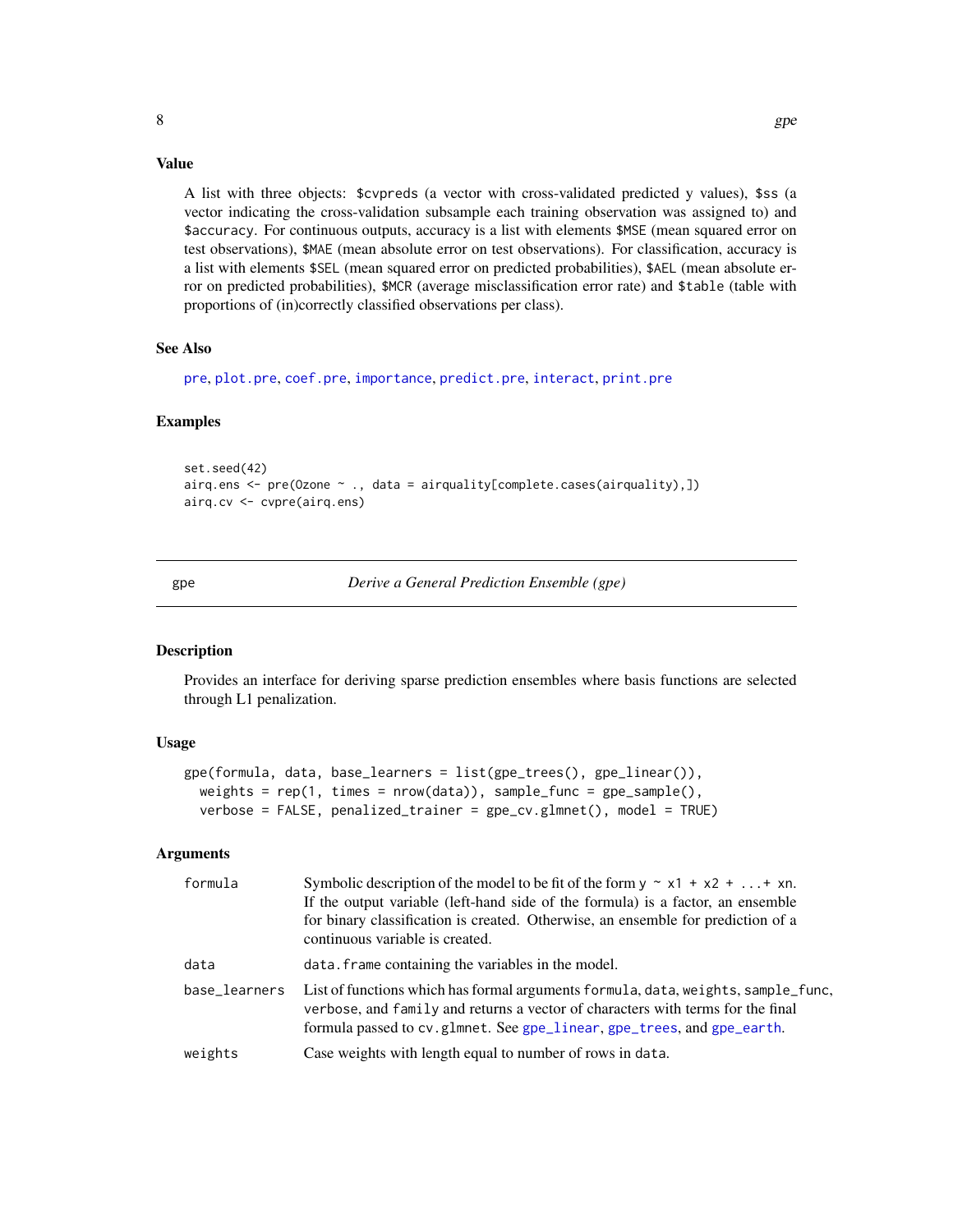<span id="page-8-0"></span>

| sample_func       | Function used to sample when learning with base learners. The function should<br>have formal argument n and weights and return a vector of indices. See gpe_sample.                                                                                                                                                                 |
|-------------------|-------------------------------------------------------------------------------------------------------------------------------------------------------------------------------------------------------------------------------------------------------------------------------------------------------------------------------------|
| verbose           | TRUE if comments should be posted throughout the computations.                                                                                                                                                                                                                                                                      |
| penalized_trainer |                                                                                                                                                                                                                                                                                                                                     |
|                   | Function with formal arguments x, y, weights, family which returns a fit ob-<br>ject. This can be changed to test other "penalized trainers" (like other function<br>that perform an L1 penalty or L2 penalty and elastic net penalty). Not using<br>cv.glmnet may cause other function for gpe objects to fail. See gpe_cv.glmnet. |
| model             | TRUE if the data should added to the returned object.                                                                                                                                                                                                                                                                               |
|                   |                                                                                                                                                                                                                                                                                                                                     |

#### Details

Provides a more general framework for making a sparse prediction ensemble than [pre](#page-21-1).

By default, a similar fit to [pre](#page-21-1) is obtained. In addition, multivariate adaptive regression splines (Friedman, 1991) can be included with gpe\_earth. See examples.

Other customs base learners can be implemented. See [gpe\\_trees](#page-11-2), [gpe\\_linear](#page-11-1) or [gpe\\_earth](#page-11-1) for details of the setup. The sampling function given by sample\_func can also be replaced by a custom sampling function. See [gpe\\_sample](#page-11-3) for details of the setup.

#### Value

An object of class gpe.

#### References

Friedman, J. H., & Popescu, B. E. (2008). Predictive learning via rule ensembles. *The Annals of Applied Statistics, 2*(3), 916-954. Friedman, J. H. (1991). Multivariate adaptive regression splines. *The Annals of Statistics, 19*(1), 1-67.

#### See Also

[pre](#page-21-1), [gpe\\_trees](#page-11-2), [gpe\\_linear](#page-11-1), [gpe\\_earth](#page-11-1), [gpe\\_sample](#page-11-3), [gpe\\_cv.glmnet](#page-9-1)

#### Examples

```
## Not run:
## Obtain similar fit to \code{\link{pre}}:
gpe.rules <- gpe(Ozone ~ ., data = airquality[complete.cases(airquality),],
 base_learners = list(gpe_linear(), gpe_trees()))
gpe.rules
## Also include products of hinge functions using MARS:
gpe.hinge <- gpe(Ozone ~ ., data = airquality[complete.cases(airquality),],
 base_learners = list(gpe_linear(), gpe_trees(), gpe_earth()))
```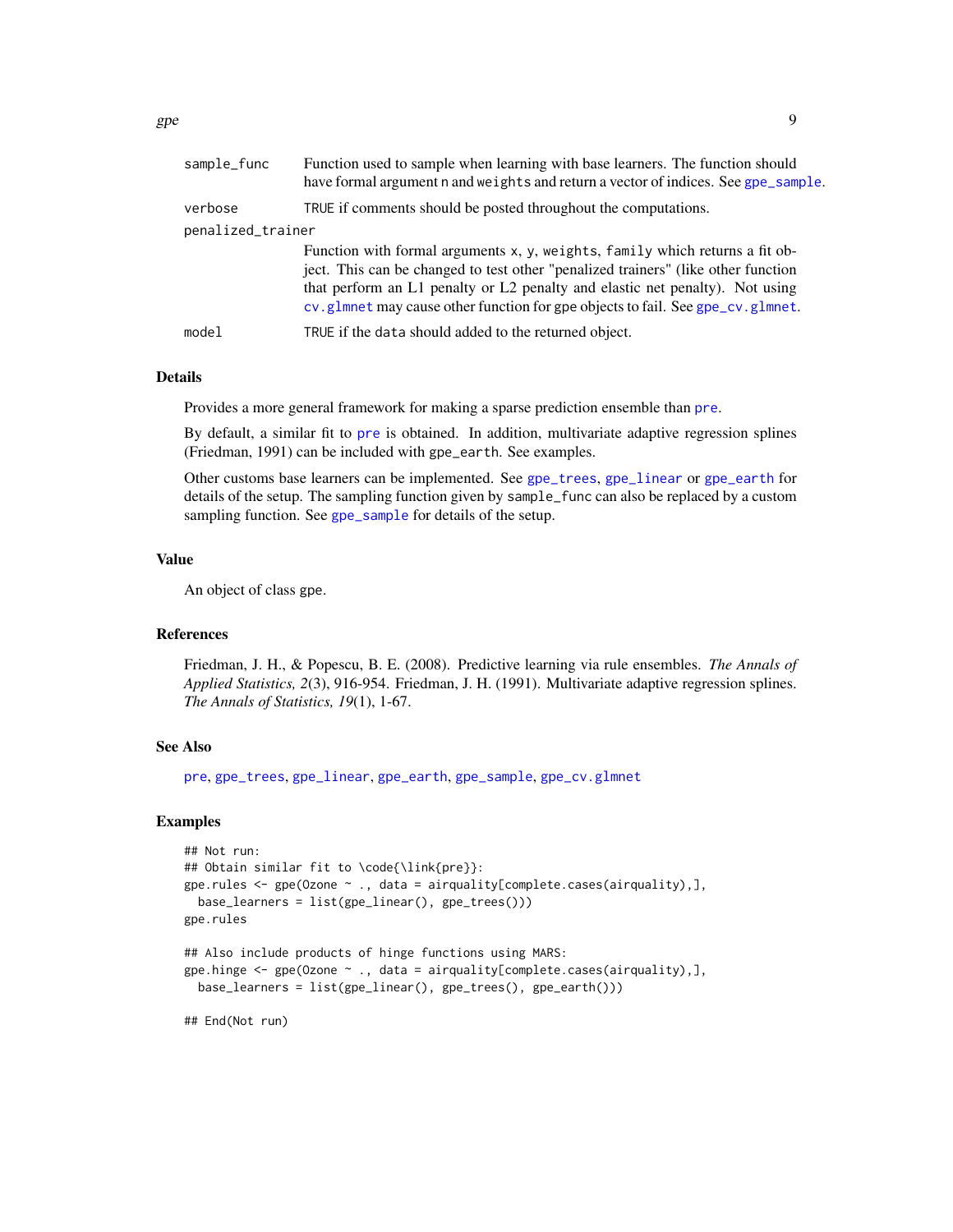<span id="page-9-1"></span><span id="page-9-0"></span>

#### Description

Default "penalizer function" generator [gpe](#page-7-1) which uses [cv.glmnet](#page-0-0).

#### Usage

```
gpe_cv.glmnet(...)
```
#### Arguments

... arguments to [cv.glmnet](#page-0-0). x, y, weights and family will not be used.

#### Value

Returns a function with formal arguments x, y, weights, family and returns a fit object.

#### See Also

[gpe](#page-7-1)

gpe\_rules\_pre *Get rule learner for gpe which mimics behavior of pre*

#### Description

gpe\_rules\_pre generates a learner function which generates rules like pre, which can be supplied to the gpe base\_learner argument

#### Usage

```
gpe_rules_pre(learnrate = 0.01, par.init = FALSE, mtry = Inf,
 maxdepth = 3L, ntrees = 500, tree.control = ctree_control(),
 use.grad = TRUE, removeduplicates = TRUE, removecomplements = TRUE,
  tree.unbiased = TRUE)
```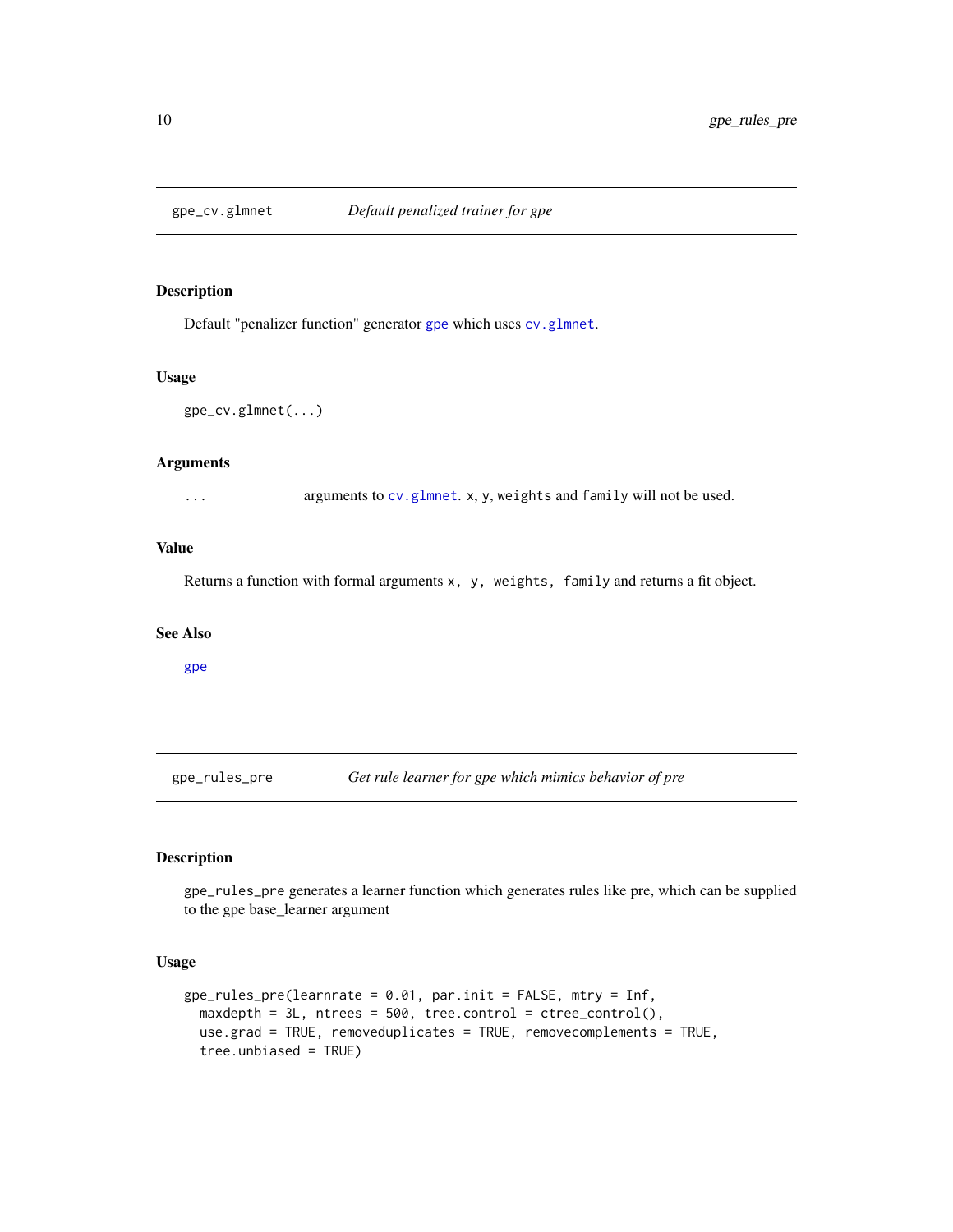#### <span id="page-10-0"></span>gpe\_rules\_pre 11

#### Arguments

| learnrate                                                                                                                                                                                                                                                                                                                                                              | numeric value $> 0$ . Learning rate or boosting parameter.                                                                                                                                                                                                                                                                                                                                                                                                                                         |  |  |  |
|------------------------------------------------------------------------------------------------------------------------------------------------------------------------------------------------------------------------------------------------------------------------------------------------------------------------------------------------------------------------|----------------------------------------------------------------------------------------------------------------------------------------------------------------------------------------------------------------------------------------------------------------------------------------------------------------------------------------------------------------------------------------------------------------------------------------------------------------------------------------------------|--|--|--|
| par.init                                                                                                                                                                                                                                                                                                                                                               | logical. Should parallel foreach be used to generate initial ensemble? Only used<br>when learn rate $== 0$ . Note: Must register parallel beforehand, such as do MC or<br>others. Furthermore, setting par . init = TRUE will likely increase computation<br>time for smaller datasets.                                                                                                                                                                                                            |  |  |  |
| mtry                                                                                                                                                                                                                                                                                                                                                                   | positive integer. Number of randomly selected predictor variables for creating<br>each split in each tree. Ignored when tree.unbiased=FALSE.                                                                                                                                                                                                                                                                                                                                                       |  |  |  |
| maxdepth                                                                                                                                                                                                                                                                                                                                                               | positive integer. Maximum number of conditions in a rule. If length (maxdepth)<br>$== 1$ , it specifies the maximum depth of of each tree grown. If length (maxdepth)<br>== ntrees, it specifies the maximum depth of every consecutive tree grown.                                                                                                                                                                                                                                                |  |  |  |
| ntrees                                                                                                                                                                                                                                                                                                                                                                 | positive integer value. Number of trees to generate for the initial ensemble.                                                                                                                                                                                                                                                                                                                                                                                                                      |  |  |  |
| tree.control                                                                                                                                                                                                                                                                                                                                                           | list with control parameters to be passed to the tree fitting function, generated us-<br>ing ctree_control, mob_control (if use.grad = FALSE), or rpart.control<br>$(if tree. unbiased = FALSE).$                                                                                                                                                                                                                                                                                                  |  |  |  |
| use.grad                                                                                                                                                                                                                                                                                                                                                               | logical. Should gradient boosting with regression trees be employed when learnrate > 0?<br>That is, use ctree as in Friedman (2001), but without the line search. If FALSE.<br>By default set to TRUE, as this yields shorter computation times. If set to FALSE,<br>glmtree with intercept only models in the nodes will be employed. This will<br>yield longer computation times, but may increase accuracy. See details below<br>for possible combinations with family, use.grad and learnrate. |  |  |  |
| removeduplicates                                                                                                                                                                                                                                                                                                                                                       |                                                                                                                                                                                                                                                                                                                                                                                                                                                                                                    |  |  |  |
|                                                                                                                                                                                                                                                                                                                                                                        | logical. Remove rules from the ensemble which are identical to an earlier rule?                                                                                                                                                                                                                                                                                                                                                                                                                    |  |  |  |
| removecomplements                                                                                                                                                                                                                                                                                                                                                      |                                                                                                                                                                                                                                                                                                                                                                                                                                                                                                    |  |  |  |
|                                                                                                                                                                                                                                                                                                                                                                        | logical. Remove rules from the ensemble which are identical to $(1 - an earlier)$<br>rule)?                                                                                                                                                                                                                                                                                                                                                                                                        |  |  |  |
| tree.unbiased<br>logical. Should an unbiased tree generation algorithm be employed for rule gen-<br>eration? Defaults to TRUE, if set to FALSE, rules will be generated employing the<br>CART algorithm (which suffers from biased variable selection) as implemented<br>in rpart. See details below for possible combinations with family, use grad<br>and learnrate. |                                                                                                                                                                                                                                                                                                                                                                                                                                                                                                    |  |  |  |
|                                                                                                                                                                                                                                                                                                                                                                        |                                                                                                                                                                                                                                                                                                                                                                                                                                                                                                    |  |  |  |

#### Examples

```
## Not run:
## Obtain same fits with pre and gpe
set.seed(42)
gpe.mod <- gpe(Ozone ~ ., data = airquality[complete.cases(airquality),],
              base_learners = list(gpe_rules_pre(), gpe_linear()))
set.seed(42)
pre.mod <- pre(Ozone ~ ., data = airquality[complete.cases(airquality),],)
## End(Not run)
```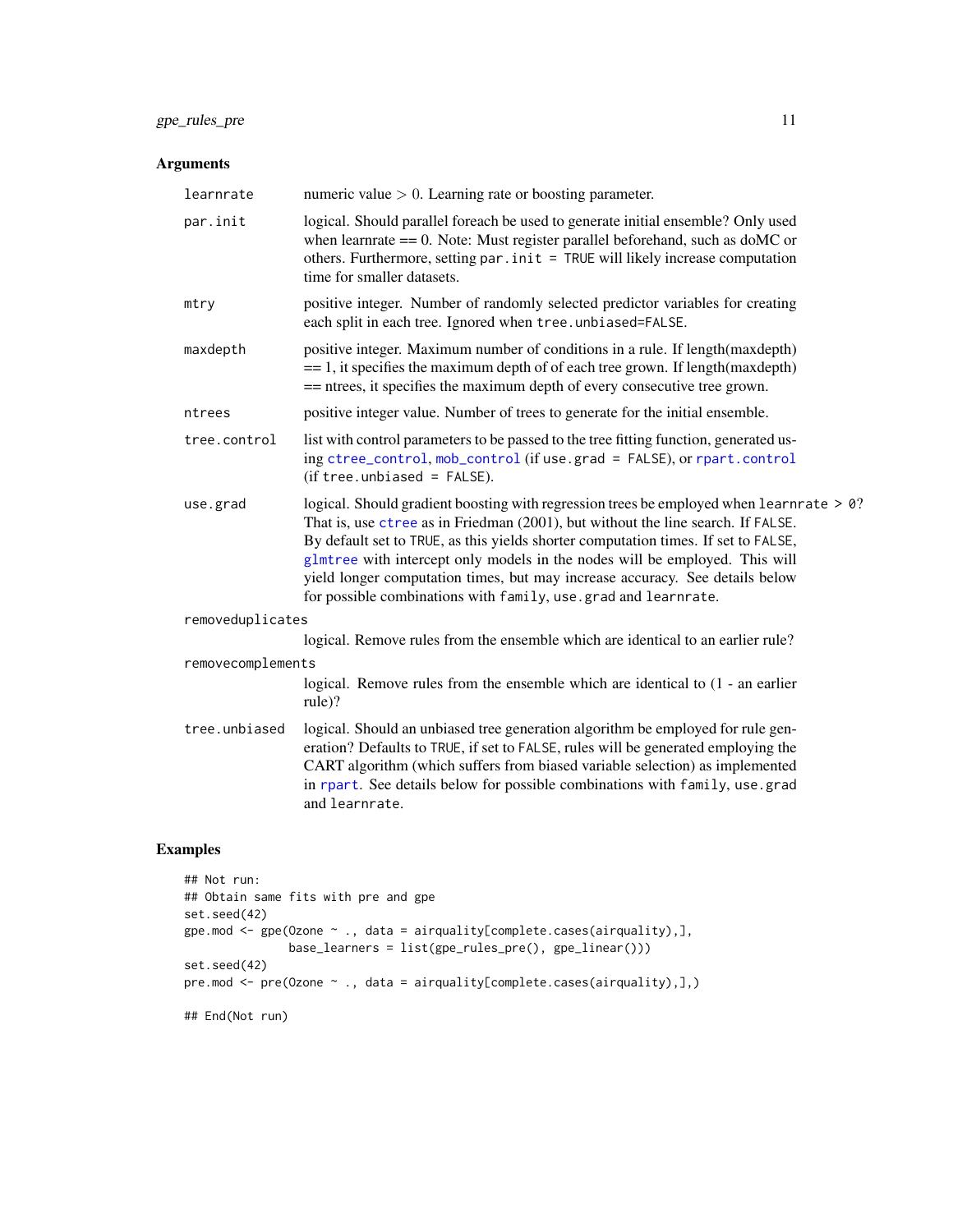<span id="page-11-3"></span><span id="page-11-0"></span>

#### Description

Provides a sample function for [gpe](#page-7-1).

#### Usage

 $gpe\_sample(sampfrac = 0.5)$ 

#### Arguments

sampfrac Fraction of n to use for sampling. It is the  $\eta/N$  in Friedman & Popescu (2008).

#### Value

Returns a function that takes an n argument for the number of observations and a weights argument for the case weights. The function returns a vector of indices.

#### References

Friedman, J. H., & Popescu, B. E. (2008). Predictive learning via rule ensembles. *The Annals of Applied Statistics, 2*(3), 916-954.

#### See Also

#### [gpe](#page-7-1)

<span id="page-11-2"></span>gpe\_trees *Learner Functions Generators for gpe*

#### <span id="page-11-1"></span>Description

Functions to get "learner" functions for [gpe](#page-7-1).

#### Usage

```
gpe_trees(..., remove_duplicates_complements = TRUE, mtry = Inf,
 ntrees = 500, maxdepth = 3L, learnrate = 0.01, parallel = FALSE,
 use_grad = TRUE, tree.control = ctree_control(mtry = mtry, maxdepth =
 maxdepth))
gpe_linear(..., winsfrac = 0.025, normalize = TRUE)
gpe\_earth(..., degree = 3, nk = 8, normalize = TRUE, ntrain = 100,learnrate = 0.1, cor_thresh = 0.99)
```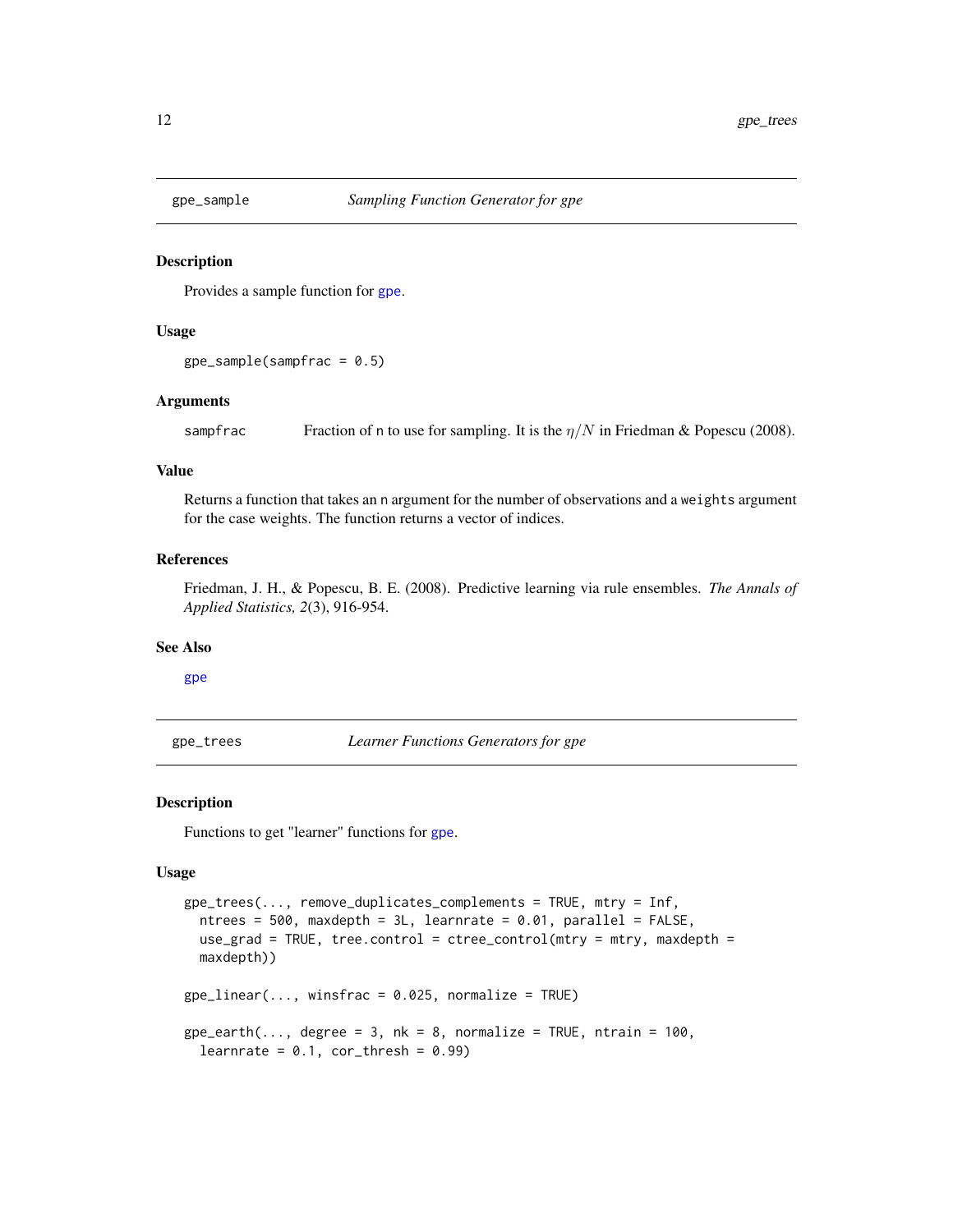#### <span id="page-12-0"></span>gpe\_trees 13

#### Arguments

| $\cdots$                                                                                                                                                                                                                                                                                                                                                         | Currently not used.                                                                                                                                                                                                                                                      |  |  |  |  |  |
|------------------------------------------------------------------------------------------------------------------------------------------------------------------------------------------------------------------------------------------------------------------------------------------------------------------------------------------------------------------|--------------------------------------------------------------------------------------------------------------------------------------------------------------------------------------------------------------------------------------------------------------------------|--|--|--|--|--|
| remove_duplicates_complements<br>TRUE. Should rules with complementary or duplicate support be removed?                                                                                                                                                                                                                                                          |                                                                                                                                                                                                                                                                          |  |  |  |  |  |
| mtry                                                                                                                                                                                                                                                                                                                                                             | Number of input variables randomly sampled as candidates at each node for<br>random forest like algorithms. The argument is passed to the tree methods in<br>the partykit package.                                                                                       |  |  |  |  |  |
| ntrees                                                                                                                                                                                                                                                                                                                                                           | Number of trees to fit. Will not have an effect if tree, control is used.                                                                                                                                                                                                |  |  |  |  |  |
| maxdepth                                                                                                                                                                                                                                                                                                                                                         | Maximum depth of trees. Will not have an effect if tree. control is used.                                                                                                                                                                                                |  |  |  |  |  |
| learnrate                                                                                                                                                                                                                                                                                                                                                        | Learning rate for methods. Corresponds to the $\nu$ parameter in Friedman &<br>Popescu (2008).                                                                                                                                                                           |  |  |  |  |  |
| parallel                                                                                                                                                                                                                                                                                                                                                         | TRUE. Should basis functions be found in parallel?                                                                                                                                                                                                                       |  |  |  |  |  |
| use_grad                                                                                                                                                                                                                                                                                                                                                         | TRUE. Should binary outcomes use gradient boosting with regression trees when<br>learnrate > $\theta$ ? That is, use ctree instead of glmtree as in Friedman (2001)<br>with a second order Taylor expansion instead of first order as in Chen and<br>Guestrin $(2016)$ . |  |  |  |  |  |
| tree.control                                                                                                                                                                                                                                                                                                                                                     | ctree_control with options for the ctree function.                                                                                                                                                                                                                       |  |  |  |  |  |
| winsfrac                                                                                                                                                                                                                                                                                                                                                         | Quantile to winsorize linear terms. The value should be in $[0, 0.5)$                                                                                                                                                                                                    |  |  |  |  |  |
| normalize                                                                                                                                                                                                                                                                                                                                                        | TRUE. Should value be scaled by .4 times the inverse standard deviation? If TRUE,<br>gives linear terms the same influence as a typical rule.                                                                                                                            |  |  |  |  |  |
| degree                                                                                                                                                                                                                                                                                                                                                           | Maximum degree of interactions in earth model.                                                                                                                                                                                                                           |  |  |  |  |  |
| nk                                                                                                                                                                                                                                                                                                                                                               | Maximum number of basis functions in earth model.                                                                                                                                                                                                                        |  |  |  |  |  |
| ntrain                                                                                                                                                                                                                                                                                                                                                           | Number of models to fit.                                                                                                                                                                                                                                                 |  |  |  |  |  |
| cor thresh<br>A threshold on the pairwise correlation for removal of basis functions. This is<br>similar to remove_duplicates_complements. One of the basis functions in<br>pairs where the correlation exceeds the threshold is excluded. NULL implies no<br>exclusion. Setting a value closer to zero will decrease the time needed to fit the<br>final model. |                                                                                                                                                                                                                                                                          |  |  |  |  |  |

#### Details

gpe\_trees provides learners for tree method. Either [ctree](#page-0-0) or [glmtree](#page-0-0) from the partykit package will be used.

gpe\_linear provides linear terms for the gpe.

gpe\_earth provides basis functions where each factor is a hinge function. The model is estimated with [earth](#page-0-0).

#### Value

A function that has formal arguments formula, data, weights, sample\_func, verbose, family, .... The function returns a vector with character where each element is a term for the final formula in the call to [cv.glmnet](#page-0-0)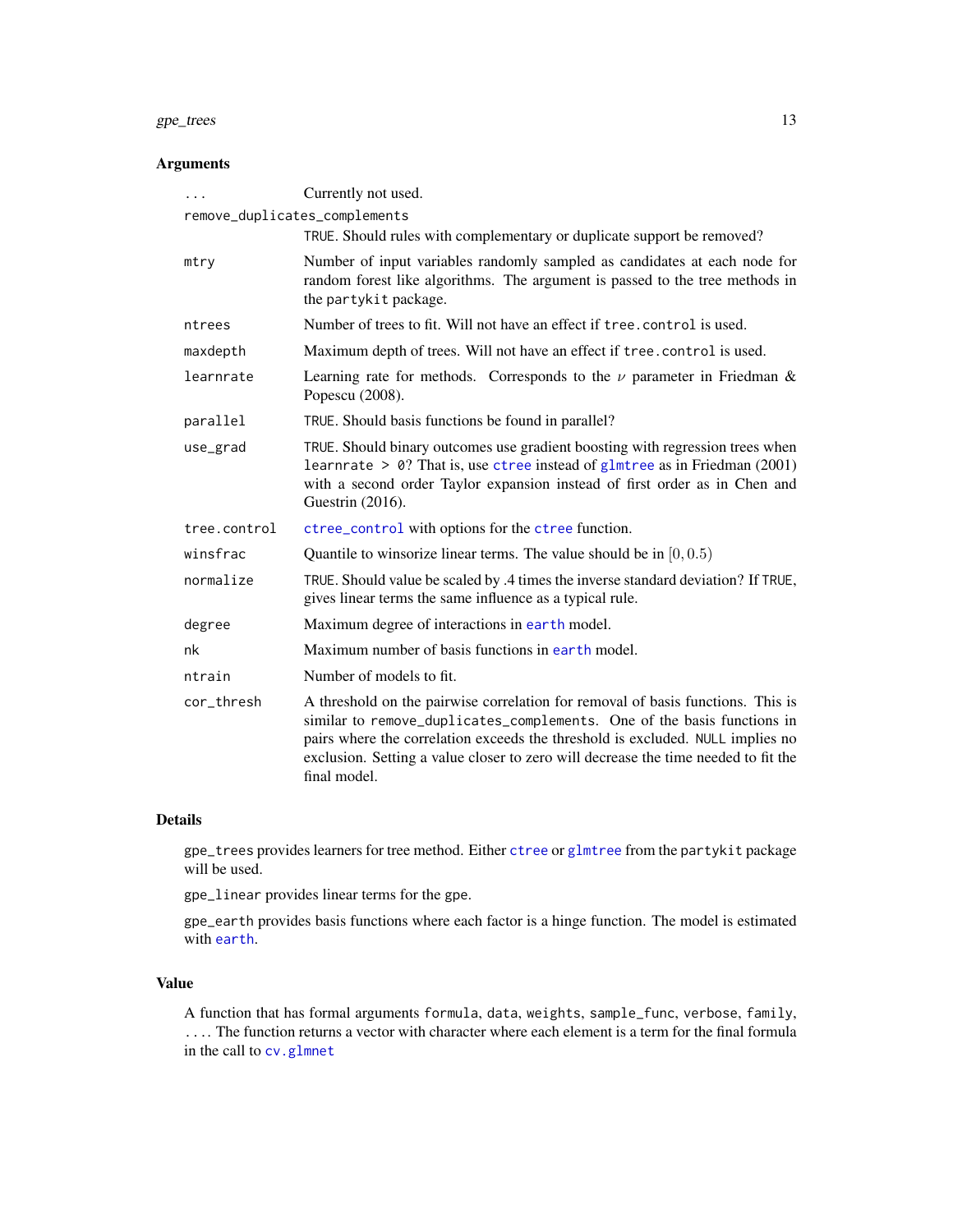#### <span id="page-13-0"></span>References

Hothorn, T., & Zeileis, A. (2015). partykit: A modular toolkit for recursive partytioning in R. *Journal of Machine Learning Research, 16*, 3905-3909.

Friedman, J. H. (1991). Multivariate adaptive regression splines. *The Annals Statistics, 19*(1), 1-67.

Friedman, J. H. (2001). Greedy function approximation: a gradient boosting machine. *The Annals of Applied Statistics, 29*(5), 1189-1232.

Friedman, J. H. (1993). Fast MARS. Dept. of Statistics Technical Report No. 110, Stanford University.

Friedman, J. H., & Popescu, B. E. (2008). Predictive learning via rule ensembles. *The Annals of Applied Statistics, 2*(3), 916-954.

Chen T., & Guestrin C. (2016). Xgboost: A scalable tree boosting system. *Proceedings of the 22Nd ACM SIGKDD International Conference on Knowledge Discovery and Data Mining*. ACM, 2016.

#### See Also

[gpe](#page-7-1), [rTerm](#page-28-1), [lTerm](#page-28-2), [eTerm](#page-28-2)

<span id="page-13-1"></span>

| importance | Calculate importances of baselearners (rules and linear terms) and |
|------------|--------------------------------------------------------------------|
|            | <i>input variables in a prediction rule ensemble (pre)</i>         |

#### Description

importance calculates importances for rules, linear terms and input variables in the prediction rule ensemble (pre), and creates a bar plot of variable importances.

#### Usage

```
importance(object, standardize = FALSE, global = TRUE,
 quantprobs = c(0.75, 1), penalty.par.val = "lambda.1se", round = NA,
 plot = TRUE, ylab = "Importance", main = "Variable importances",
 diag.xlab = TRUE, diag.xlab.hor = 0, diag.xlab.vert = 2, cex.axis = 1,
 ...)
```
#### Arguments

| object      | an object of class pre                                                                                                                                                                                                                               |  |  |  |
|-------------|------------------------------------------------------------------------------------------------------------------------------------------------------------------------------------------------------------------------------------------------------|--|--|--|
| standardize | logical. Should baselearner importances be standardized with respect to the<br>outcome variable? If TRUE, baselearner importances have a minimum of 0 and<br>a maximum of 1. Only used for ensembles with numeric (non-count) response<br>variables. |  |  |  |
| global      | logical. Should global importances be calculated? If FALSE, local importances<br>will be calculated, given the quantiles of the predictions $F(x)$ in quantprobs.                                                                                    |  |  |  |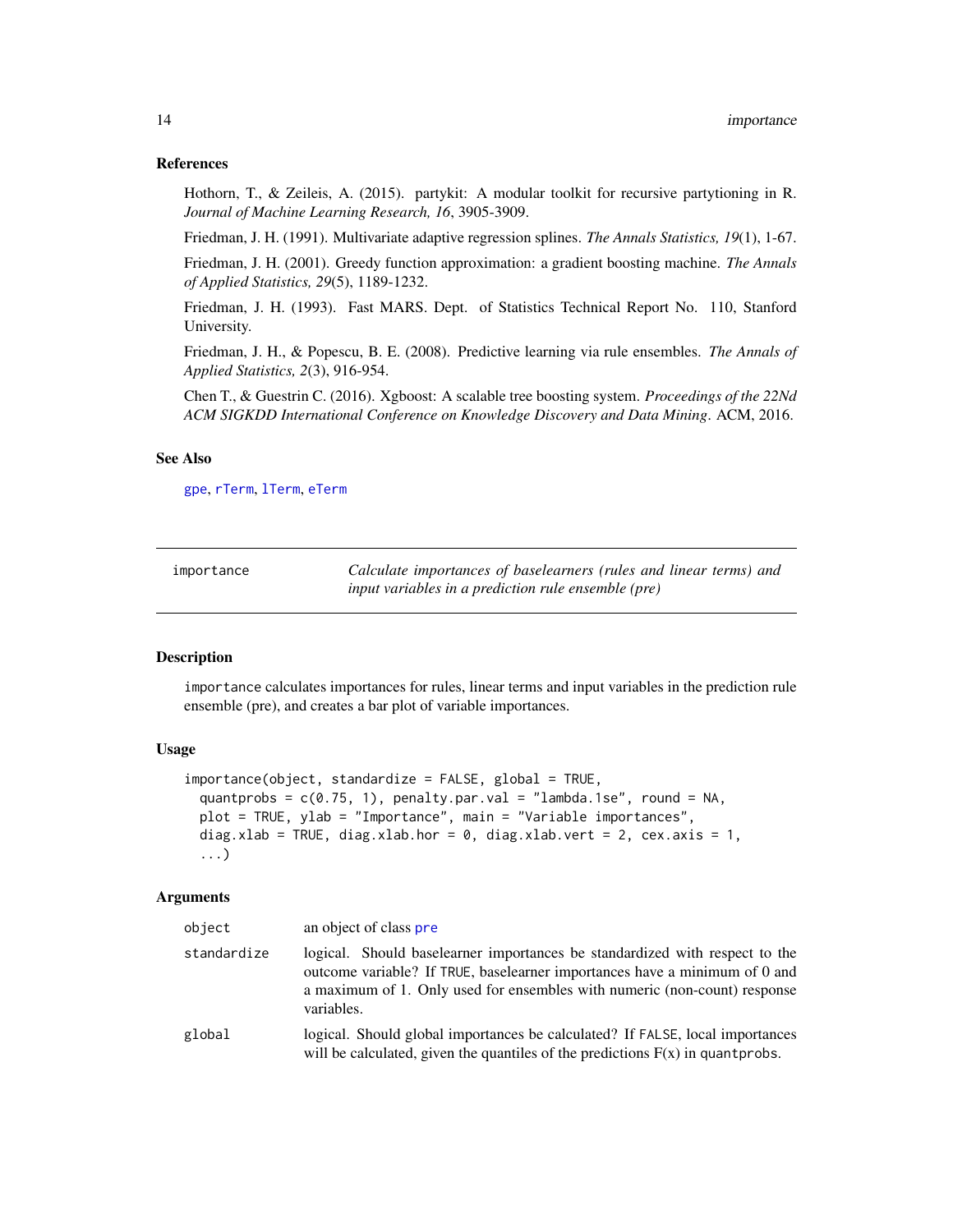#### importance 15

| quantprobs      | optional numeric vector of length two. Only used when global = FALSE. Prob-<br>abilities for calculating sample quantiles of the range of $F(X)$ , over which local<br>importances are calculated. The default provides variable importances calcu-<br>lated over the $25\%$ highest values of $F(X)$ .                                      |  |  |  |  |
|-----------------|----------------------------------------------------------------------------------------------------------------------------------------------------------------------------------------------------------------------------------------------------------------------------------------------------------------------------------------------|--|--|--|--|
| penalty.par.val |                                                                                                                                                                                                                                                                                                                                              |  |  |  |  |
|                 | character or numeric. Should model be selected with lambda yielding minimum<br>cv error ("lambda.min"), or lambda giving cv error that is within 1 standard<br>error of minimum cv error ("lambda.1se")? Alternatively, a numeric value may<br>be specified, corresponding to one of the values of lambda in the sequence used<br>by glmnet. |  |  |  |  |
| round           | integer. Number of decimal places to round numeric results to. If NA (default),<br>no rounding is performed.                                                                                                                                                                                                                                 |  |  |  |  |
| plot            | logical. Should variable importances be plotted?                                                                                                                                                                                                                                                                                             |  |  |  |  |
| ylab            | character string. Plotting label for y-axis. Only used when $plot = TRUE$ .                                                                                                                                                                                                                                                                  |  |  |  |  |
| main            | character string. Main title of the plot. Only used when plot = TRUE.                                                                                                                                                                                                                                                                        |  |  |  |  |
| diag.xlab       | logical. Should variable names be printed diagonally (that is, in a 45 degree<br>angle)? Alternatively, variable names may be printed vertically by specifying<br>$diag.xlab = FALSE, las = 2.$                                                                                                                                              |  |  |  |  |
| diag.xlab.hor   | numeric. Horizontal adjustment for lining up variable names with bars in the<br>plot if variable names are printed diagonally.                                                                                                                                                                                                               |  |  |  |  |
|                 | diag.xlab.vert positive integer. Vertical adjustment for position of variable names, if printed<br>diagonally. Corresponds to the number of character spaces added after variable<br>names.                                                                                                                                                  |  |  |  |  |
| cex.axis        | numeric. The magnification to be used for axis annotation relative to the current<br>setting of cex.                                                                                                                                                                                                                                         |  |  |  |  |
| $\cdots$        | further arguments to be passed to barplot (only used when $plot = TRUE$ ).                                                                                                                                                                                                                                                                   |  |  |  |  |

#### Value

A list with two dataframes: \$baseimps, giving the importances for baselearners in the ensemble, and \$varimps, giving the importances for all predictor variables.

#### Examples

```
set.seed(42)
airq.ens <- pre(Ozone ~ ., data = airquality[complete.cases(airquality),])
# calculate global importances:
importance(airq.ens)
# calculate local importances (default: over 25% highest predicted values):
importance(airq.ens, global = FALSE)
# calculate local importances (custom: over 25% lowest predicted values):
importance(airq.ens, global = FALSE, quantprobs = c(0, .25))
```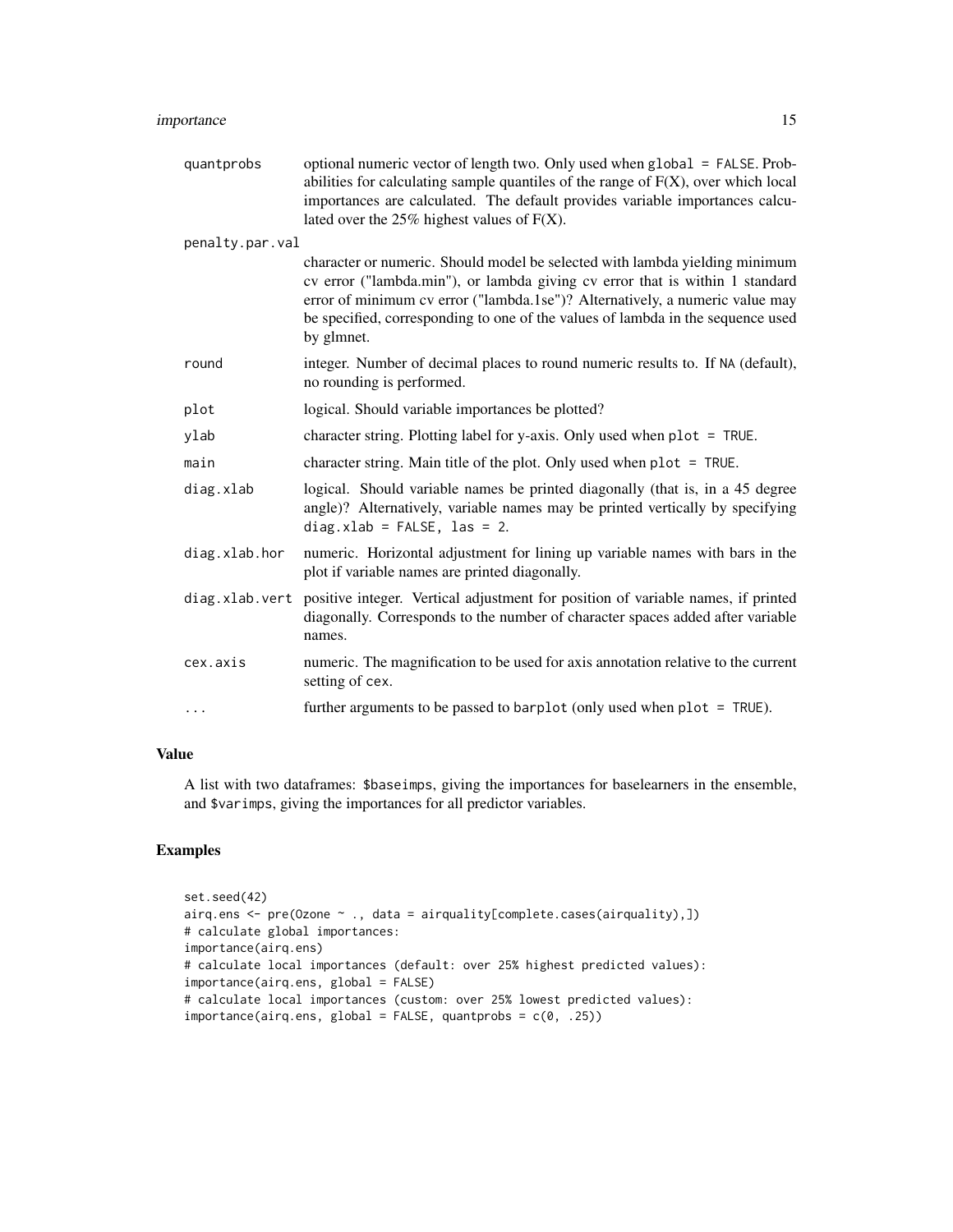<span id="page-15-1"></span><span id="page-15-0"></span>interact *Calculate interaction statistics for variables in a prediction rule ensemble (pre)*

#### Description

interact calculates test statistics for assessing the strength of interactions between a set of userspecified input variable(s), and all other input variables.

#### Usage

```
interact(object, varnames = NULL, nullmods = NULL,
 penalty.par.val = "lambda.1se", quantprobs = c(0.05, 0.95), plot = TRUE,
 col = c("#8CC876", "#7FBFF5"), ylab = "Interaction strength",main = "Interaction test statistics", se.linewidth = 0.05,
 parallel = FALSE, k = 10, verbose = FALSE, ...)
```
#### Arguments

| object          | an object of class pre.                                                                                                                                                                                                                                                                                                                                                                                                                                                                 |  |  |  |  |  |
|-----------------|-----------------------------------------------------------------------------------------------------------------------------------------------------------------------------------------------------------------------------------------------------------------------------------------------------------------------------------------------------------------------------------------------------------------------------------------------------------------------------------------|--|--|--|--|--|
| varnames        | character vector. Names of variables for which interaction statistics should be<br>calculated. If NULL, interaction statistics for all predictor variables with non-zeor<br>coefficients will be calculated (which may take a long time).                                                                                                                                                                                                                                               |  |  |  |  |  |
| nullmods        | object with bootstrapped null interaction models, resulting from application of<br>bsnullinteract.                                                                                                                                                                                                                                                                                                                                                                                      |  |  |  |  |  |
| penalty.par.val |                                                                                                                                                                                                                                                                                                                                                                                                                                                                                         |  |  |  |  |  |
|                 | character. Which value of the penalty parameter criterion should be used? The<br>value yielding minimum cv error ("lambda.min") or penalty parameter yield-<br>ing error within 1 standard error of minimum cv error ("lambda.1se")? Alter-<br>natively, a numeric value may be specified, corresponding to one of the values<br>of lambda in the sequence used by glmnet, for which estimated cv error can be<br>inspected by running object\$glmnet.fit and plot(object\$glmnet.fit). |  |  |  |  |  |
| quantprobs      | numeric vector of length two. Probabilities that should be used for plotting<br>the range of bootstrapped null interaction model statistics. Only used when<br>nullmods argument is specified and plot = TRUE. The default yields sample<br>quantiles corresponding to .05 and .95 probabilities.                                                                                                                                                                                       |  |  |  |  |  |
| plot            | logical. Should interaction statistics be plotted?                                                                                                                                                                                                                                                                                                                                                                                                                                      |  |  |  |  |  |
| col             | character vector of length one or two. The first value specifies the color to be<br>used for plotting the interaction statistic from the training data, the second color<br>is used for plotting the interaction statistic from the bootstrapped null interaction<br>models. Only used when plot = TRUE and Only the first element is used if<br>$nullmods = NULL.$                                                                                                                     |  |  |  |  |  |
| ylab            | character string. Label to be used for plotting y-axis.                                                                                                                                                                                                                                                                                                                                                                                                                                 |  |  |  |  |  |
| main            | character. Main title for the bar plot.                                                                                                                                                                                                                                                                                                                                                                                                                                                 |  |  |  |  |  |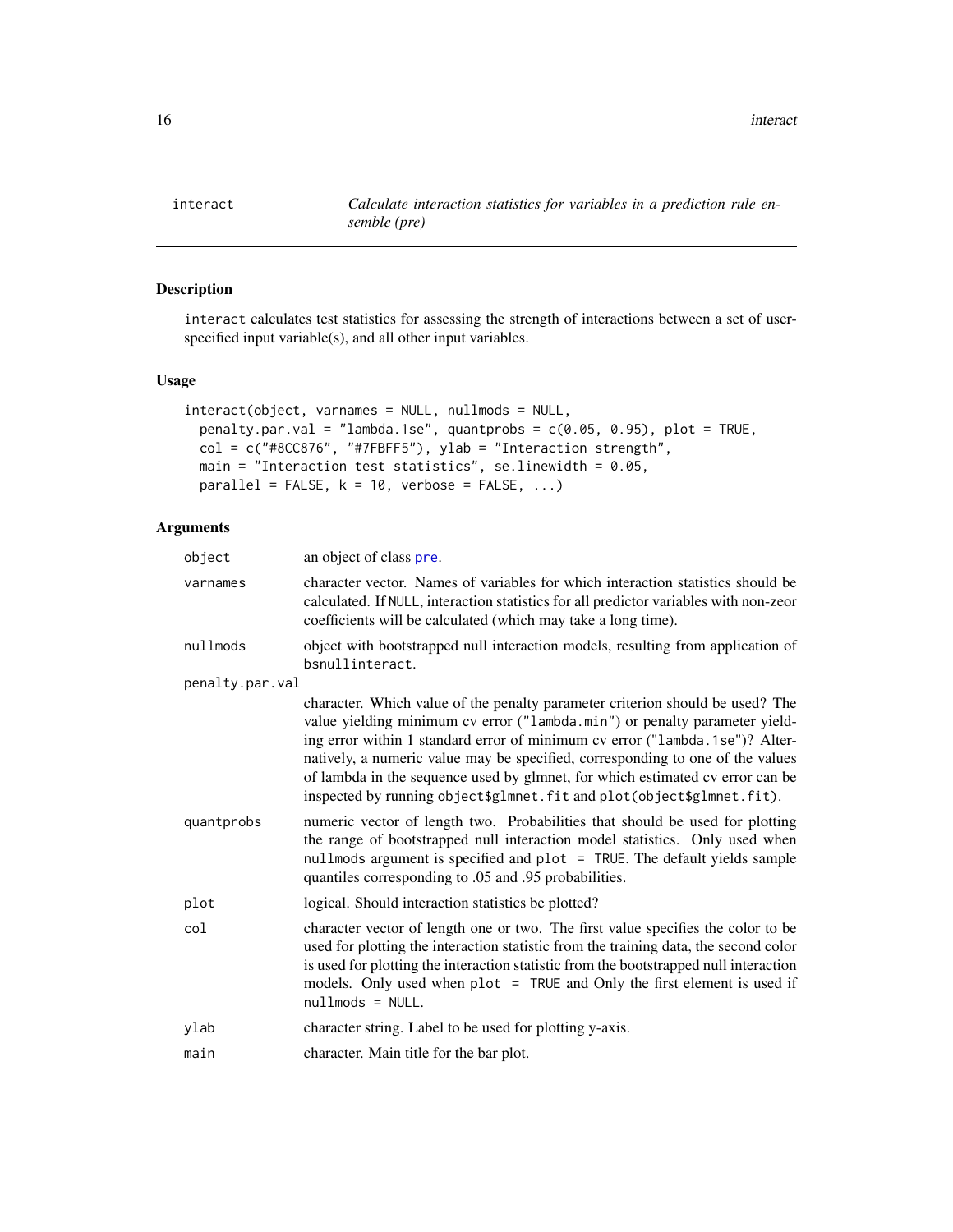#### <span id="page-16-0"></span>interact and the contract of the contract of the contract of the contract of the contract of the contract of the contract of the contract of the contract of the contract of the contract of the contract of the contract of t

| se.linewidth            | numeric. Width of the whiskers of the plotted standard error bars (in inches).                                                                                                                                                   |  |  |  |  |
|-------------------------|----------------------------------------------------------------------------------------------------------------------------------------------------------------------------------------------------------------------------------|--|--|--|--|
| parallel                | logical. Should parallel foreach be used? Must register parallel beforehand,<br>such as doMC or others.                                                                                                                          |  |  |  |  |
| k                       | integer. Calculating interaction test statistics is a computationally intensive, so<br>calculations are split up in several parts to prevent memory allocation errors. If<br>a memory allocation error still occurs, increase k. |  |  |  |  |
| verbose                 | logical. Should progress information be printed to the command line?                                                                                                                                                             |  |  |  |  |
| $\cdot$ $\cdot$ $\cdot$ | Additional arguments to be passed to barplot.                                                                                                                                                                                    |  |  |  |  |

#### Details

Can be computationally intensive, especially when nullmods is specified, in which case setting parallel = TRUE may improve speed.

#### Value

Function interact() returns and plots interaction statistics for the specified predictor variables. If nullmods is not specified, it returns and plots only the interaction test statistics for the specified fitted prediction rule ensemble. If nullmods is specified, the function returns a list, with elements \$fittedH2, containing the interaction statistics of the fitted ensemble, and \$nullH2, which contains the interaction test statistics for each of the bootstrapped null interaction models.

If plot = TRUE (the default), a barplot is created with the interaction test statistic from the fitted prediction rule ensemble. If nullmods is specified, bars representing the median of the distribution of interaction test statistics of the bootstrapped null interaction models are plotted. In addition, error bars representing the quantiles of the distribution (their value specified by the quantprobs argument) are plotted. These allow for testing the null hypothesis of no interaction effect for each of the input variables.

Note that the error rates of null hypothesis tests of interaction effects have not yet been studied in detail, but likely depend on the number of generated bootstrapped null interaction models as well as the complexity of the fitted ensembles. Users are therefore advised to test for the presence of interaction effects by setting the nsamp argument of the function bsnullinteract  $\geq 100$ .

#### See Also

[pre](#page-21-1), [bsnullinteract](#page-1-1)

#### Examples

```
set.seed(42)
airq.ens <- pre(Ozone ~ ., data=airquality[complete.cases(airquality),])
interact(airq.ens, c("Temp", "Wind", "Solar.R"))
```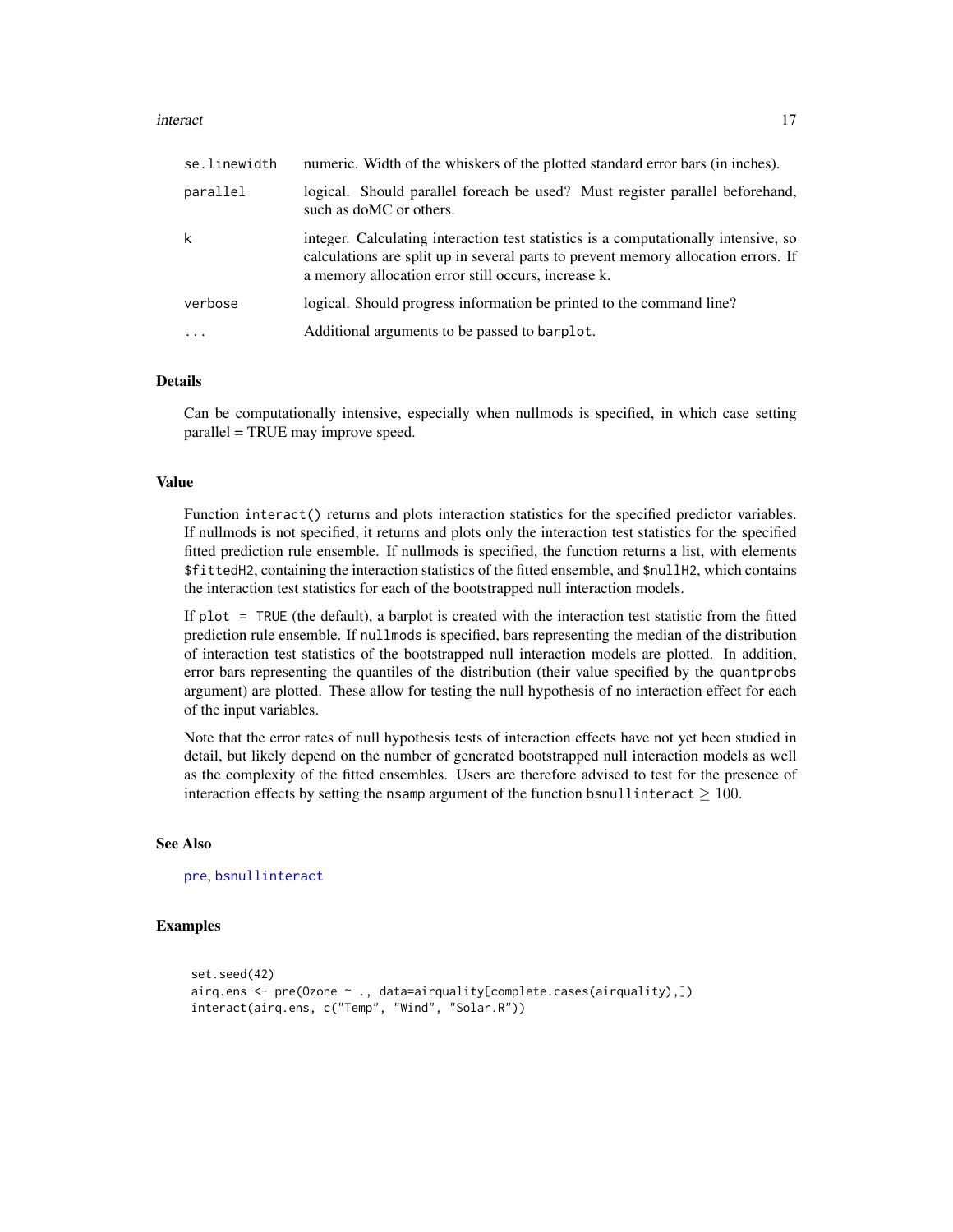<span id="page-17-1"></span><span id="page-17-0"></span>

#### Description

maxdepth\_sampler generates a random sampling function, governed by a pre-specified average tree depth.

#### Usage

```
maxdepth_sampler(av.no.term.nodes = 4L, av.tree.depth = NULL)
```
#### Arguments

av.no.term.nodes

- integer of length one. Specifies the average number of terminal nodes in trees used for rule inducation.
- av.tree.depth integer of length one. Specifies the average maximum tree depth in trees used for rule induction.

#### Details

The original RuleFit implementation varying tree sizes for rule induction. Furthermore, it defined tree size in terms of the number of terminal nodes. In contrast, function [pre](#page-21-1) defines the maximum tree size in terms of a (constant) tree depth. Function maxdepth\_sampler allows for mimicing the behavior of the orignal RuleFit implementation. In effect, the maximum tree depth is sampled from an exponential distribution with learning rate  $\frac{1}{L-2}$ , where  $(\overline{L}) \geq 2$  represents the average number of terminal nodes for trees in the ensemble. See Friedman & Popescu (2008, section 3.3).

#### Value

Returns a random sampling function with single argument 'ntrees', which can be supplied to the maxdepth argument of function [pre](#page-21-1) to specify varying tree depths.

#### References

Friedman, J. H., & Popescu, B. E. (2008). Predictive learning via rule ensembles. *The Annals of Applied Statistics, 2*(3), 916-954.

#### See Also

[pre](#page-21-1)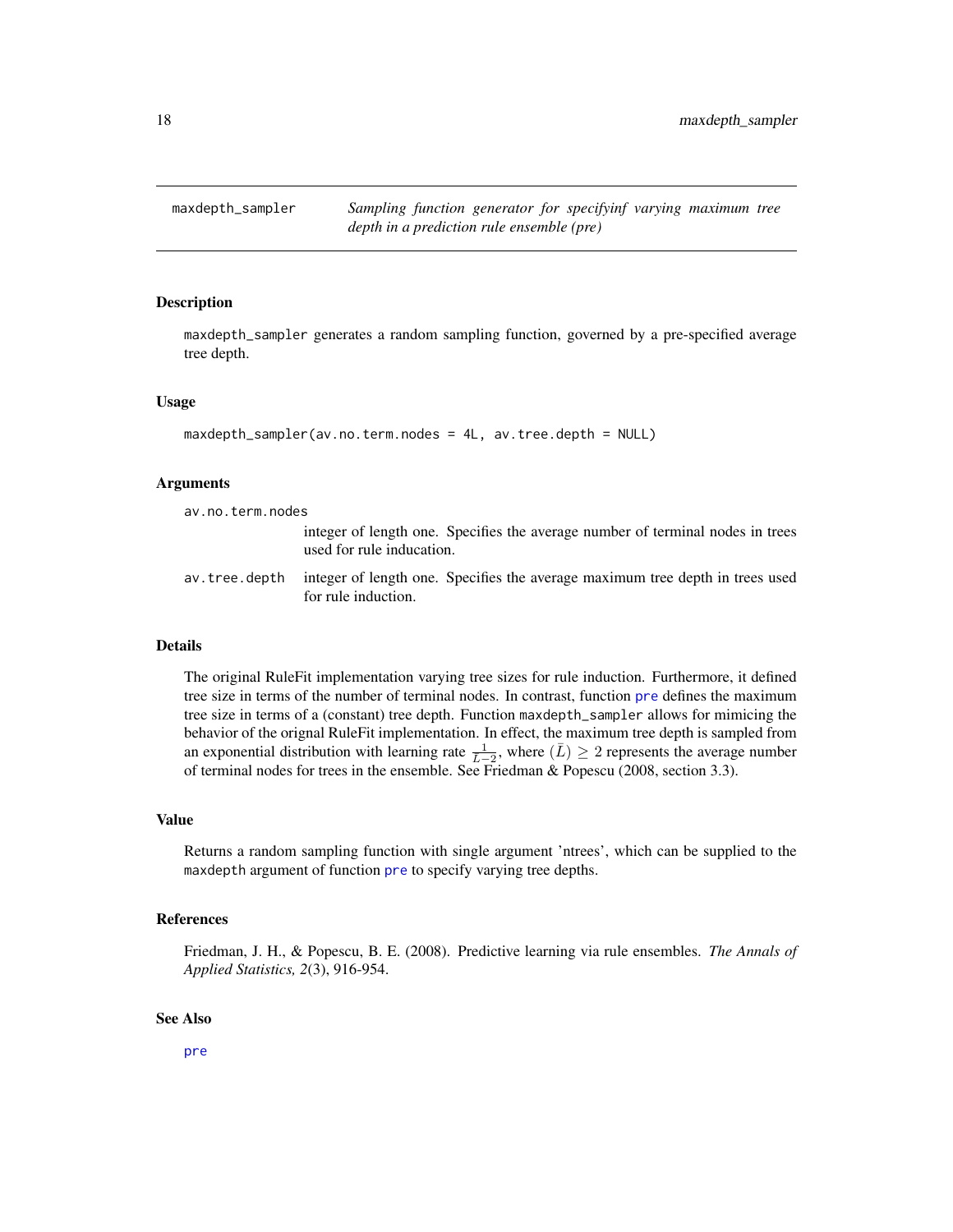#### <span id="page-18-0"></span>pairplot that the contract of the contract of the contract of the contract of the contract of the contract of the contract of the contract of the contract of the contract of the contract of the contract of the contract of

#### Examples

```
## RuleFit default is max. 4 terminal nodes, on average:
func1 <- maxdepth_sampler()
set.seed(42)
func1(10)
mean(func1(1000))
## Max. 16 terminal nodes, on average (equals average maxdepth of 4):
func2 <- maxdepth_sampler(av.no.term.nodes = 16L)
set.seed(42)
func2(10)
mean(func2(1000))
## Max. tree depth of 3, on average:
func3 <- maxdepth_sampler(av.tree.depth = 3)
set.seed(42)
func3(10)
mean(func3(1000))
## Max. 2 of terminal nodes, on average (always yields maxdepth of 1):
func4 <- maxdepth_sampler(av.no.term.nodes = 2L)
set.seed(42)
func4(10)
mean(func4(1000))
## Not run:
## Create rule ensemble with varying maxdepth:
set.seed(42)
airq.ens <- pre(Ozone ~ ., data = airquality[complete.cases(airquality),],
                maxdepth = func1)
airq.ens
## End(Not run)
```
<span id="page-18-1"></span>pairplot *Create partial dependence plot for a pair of predictor variables in a prediction rule ensemble (pre)*

#### Description

pairplot creates a partial dependence plot to assess the effects of a pair of predictor variables on the predictions of the ensemble

#### Usage

```
pairplot(object, varnames, type = "both", penalty.par.val = "lambda.1se",
  nvals = c(20, 20), pred.type = "response", ...)
```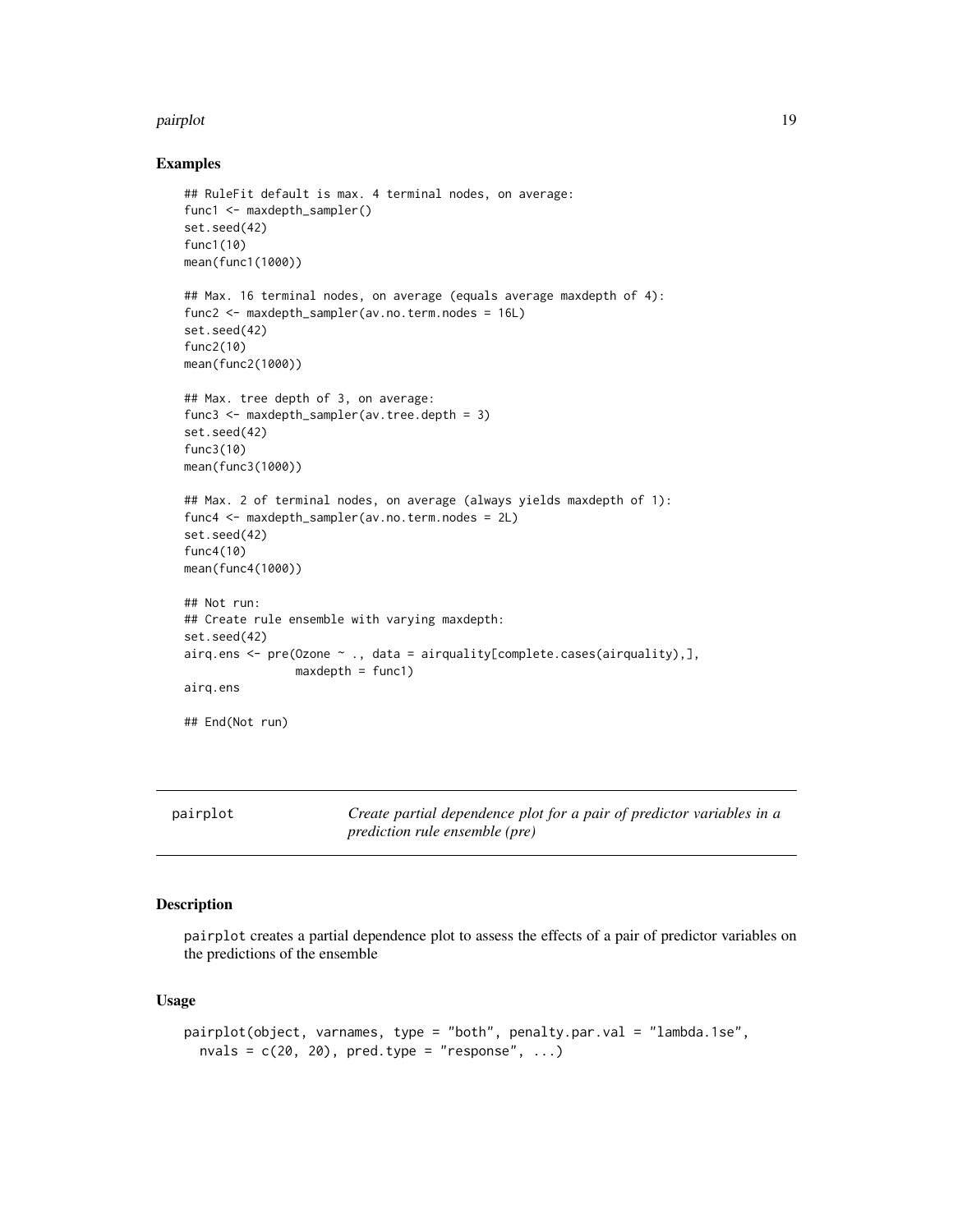#### <span id="page-19-0"></span>Arguments

| object          | an object of class pre                                                                                                                                                                                                                                                                                                                                                                                                                          |  |  |  |  |
|-----------------|-------------------------------------------------------------------------------------------------------------------------------------------------------------------------------------------------------------------------------------------------------------------------------------------------------------------------------------------------------------------------------------------------------------------------------------------------|--|--|--|--|
| varnames        | character vector of length two. Currently, pairplots can only be requested for<br>non-nominal variables. If varnames specifies the name(s) of variables of class<br>"factor", an error will be printed.                                                                                                                                                                                                                                         |  |  |  |  |
| type            | character string. Type of plot to be generated. type = "heatmap" yields a<br>heatmap plot, type = "contour" yields a contour plot, type = "both" yields<br>a heatmap plot with added contours, type $=$ "perspective" yields a three<br>dimensional plot.                                                                                                                                                                                       |  |  |  |  |
| penalty.par.val |                                                                                                                                                                                                                                                                                                                                                                                                                                                 |  |  |  |  |
|                 | character. Should model be selected with lambda giving minimum cv error<br>("lambda.min"), or lambda giving cv error that is within 1 standard error of min-<br>imum cv error ("lambda.1se")? Alternatively, a numeric value may be specified,<br>corresponding to one of the values of lambda in the sequence used by glmnet,<br>for which estimated cv error can be inspected by running object \$glmnet.fit<br>and plot(object\$glmnet.fit). |  |  |  |  |
| nvals           | optional numeric vector of length 2. For how many values of x1 and x2 should<br>partial dependence be plotted? If NULL, all observed values for the two predictor<br>variables specified will be used (see details).                                                                                                                                                                                                                            |  |  |  |  |
| pred.type       | character string. Type of prediction to be plotted on z-axis. pred. type = "response"<br>gives fitted values for continuous outputs and fitted probabilities for nominal<br>outputs. pred.type = "link" gives fitted values for continuous outputs and<br>linear predictor values for nominal outputs.                                                                                                                                          |  |  |  |  |
| $\cdots$        | Additional arguments to be passed to image, contour or persp (depending on<br>whether type is specified to be "heatmap", "contour", "both" or "perspective").                                                                                                                                                                                                                                                                                   |  |  |  |  |

#### Details

By default, partial dependence will be plotted for each combination of 20 values of the specified predictor variables. When nvals = NULL is specified a dependence plot will be created for every combination of the unique observed values of the two predictor variables specified. Therefore, using nvals = NULL will often result in long computation times, and / or memory allocation errors. Also, [pre](#page-21-1) ensembles derived from training datasets that are very wide or long may result in long computation times and / or memory allocation errors. In such cases, reducing the values supplied to nvals will reduce computation time and / or memory allocation errors. When the nvals argument is supplied, values for the minimum, maximum, and nvals - 2 intermediate values of the predictor variable will be plotted. Furthermore, if none of the variables specified appears in the final prediction rule ensemble, an error will occur.

#### Note

Function pairplot uses package akima to construct interpolated surfaces and has an ACM license that restricts applications to non-commercial usage, see [https://www.acm.org/publications/](https://www.acm.org/publications/policies/software-copyright-notice) [policies/software-copyright-notice](https://www.acm.org/publications/policies/software-copyright-notice) Function pairplot prints a note referring to this ACM licence.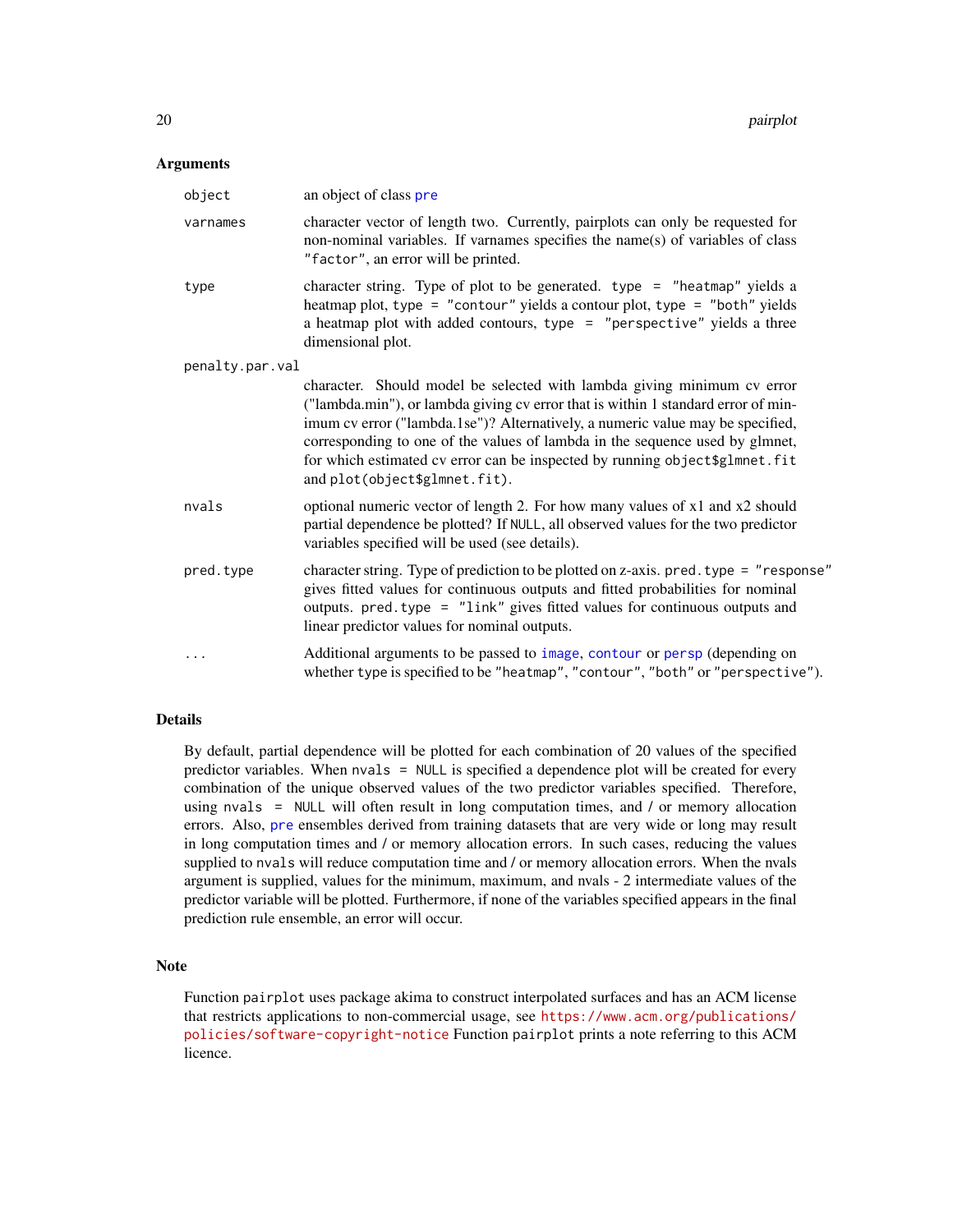#### <span id="page-20-0"></span>plot.pre 21

#### See Also

[pre](#page-21-1), [singleplot](#page-29-1)

#### Examples

```
set.seed(42)
airq.ens <- pre(Ozone ~ ., data = airquality[complete.cases(airquality),])
pairplot(airq.ens, c("Temp", "Wind"))
```
<span id="page-20-1"></span>

plot.pre *Plot method for class pre*

#### **Description**

plot.pre creates one or more plots depicting the rules in the final ensemble as simple decision trees.

#### Usage

```
## S3 method for class 'pre'
plot(x, penalty.par.val = "lambda.1se", linear.terms = TRUE,
  nterms = NULL, ask = FALSE, exit.label = "0", standardize = FALSE,
 plot.dim = c(3, 3), ...
```
#### Arguments

x an object of class [pre](#page-21-1). penalty.par.val character. Which value of the penalty parameter criterion should be used? The value yielding minimum cv error ("lambda.min") or penalty parameter yielding error within 1 standard error of minimum cv error ("lambda.1se")? Alternatively, a numeric value may be specified, corresponding to one of the values of lambda in the sequence used by glmnet, for which estimated cv error can be inspected by running x\$glmnet.fit and plot(x\$glmnet.fit). linear.terms logical. Should linear terms be included in the plot? nterms numeric. The total number of terms (or rules, if linear.terms = FALSE) being plotted. Default is NULL, resulting in all terms of the final ensemble to be plotted. ask logical. Should user be prompted before starting a new page of plots? exit.label character string. Label to be printed in nodes to which the rule does not apply ("exit nodes")? standardize logical. Should printed [importance](#page-13-1)s be standardized? See importance. plot.dim integer vector of length two. Specifies the number of rows and columns in the plot. The default yields a plot with three rows and three columns, depicting nine baselearners per plotting page. ... **Arguments to be passed to [gpar](#page-0-0).**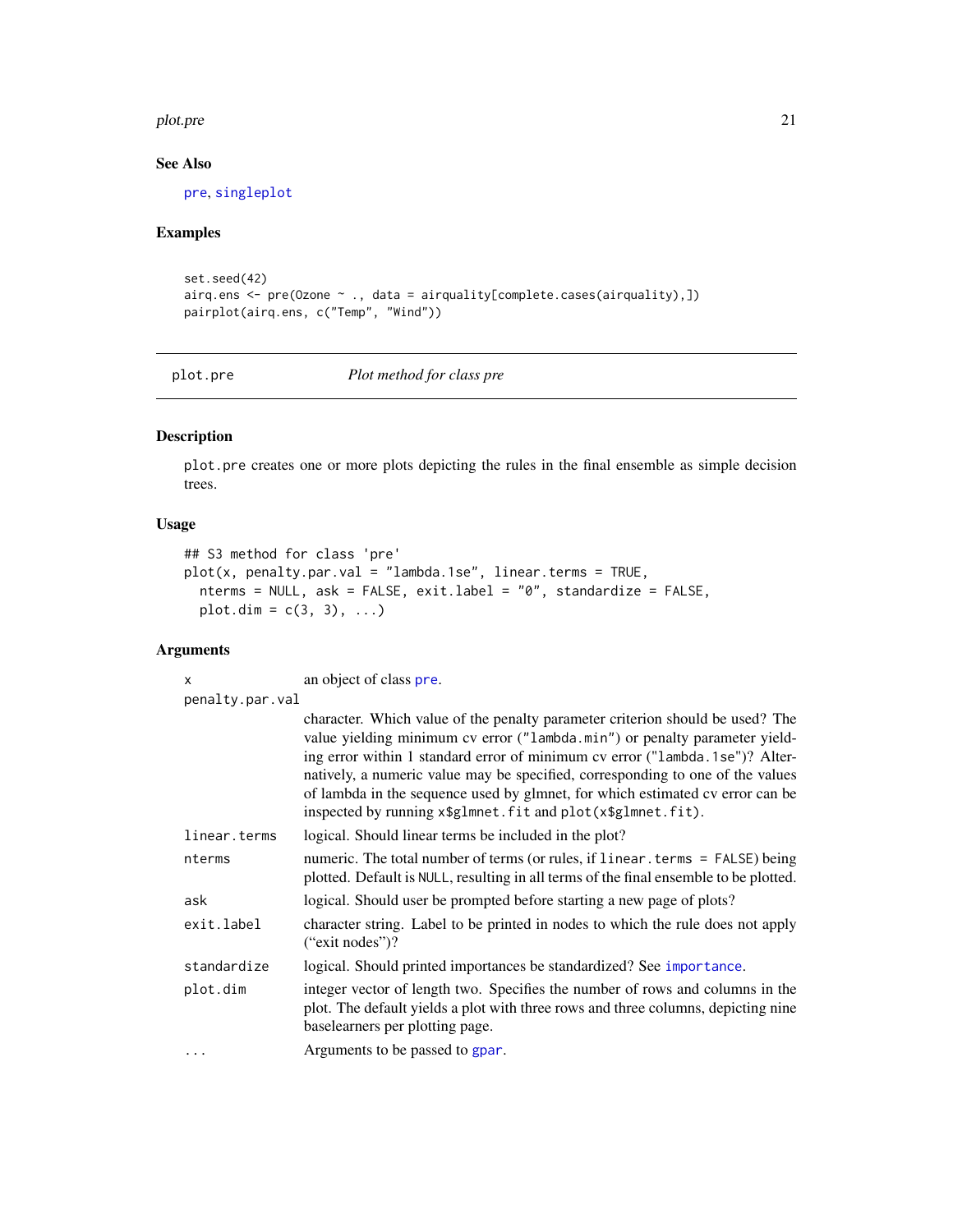#### See Also

[pre](#page-21-1), [print.pre](#page-27-1)

#### Examples

```
set.seed(42)
airq.ens <- pre(Ozone ~ ., data = airquality[complete.cases(airquality),])
plot(airq.ens)
```
#### <span id="page-21-1"></span>pre *Derive a prediction rule ensemble*

#### Description

pre derives a sparse ensemble of rules and/or linear functions for prediction of a continuous or binary outcome.

#### Usage

```
pre(formula, data, family = gaussian, use.grad = TRUE, weights,
  type = "both", sampfrac = 0.5, maxdepth = 3L, learnrate = 0.01,
 mtry = Inf, ntrees = 500, removecomplements = TRUE,removeduplicates = TRUE, winsfrac = 0.025, normalize = TRUE,
  standardize = FALSE, nfolds = 10L, tree.control, tree.unbiased = TRUE,
 verbose = FALSE, par.init = FALSE, par.final = FALSE, ...)
```
#### Arguments

| formula | a symbolic description of the model to be fit of the form $y \sim x1 + x2 +  + xn$ .                                                                                                                                                                                                                                           |
|---------|--------------------------------------------------------------------------------------------------------------------------------------------------------------------------------------------------------------------------------------------------------------------------------------------------------------------------------|
|         | Response (left-hand side of the formula) should be of class numeric (for continu-<br>ous outcomes), integer (for count outcomes) or a factor. In addition, a multivari-                                                                                                                                                        |
|         | ate continuous response may be specified as follows: $y1 + y2 + y3 \sim x1 + x2 + x3$ .                                                                                                                                                                                                                                        |
|         | If the response is a factor, an ensemble for classification will be derived. Oth-                                                                                                                                                                                                                                              |
|         | erwise, an ensemble for prediction of a numeric response is created. If the out-                                                                                                                                                                                                                                               |
|         | come is a non-negative count, this should be specified by setting family = "poisson".                                                                                                                                                                                                                                          |
|         | Note that input variables may not have 'rule' as (part of) their name, and the for-                                                                                                                                                                                                                                            |
|         | mula may not exclude the intercept (that is, $+$ 0 or $-$ 1 may not be used in the<br>right-hand side of the formula).                                                                                                                                                                                                         |
| data    | data. frame containing the variables in the model. Response must be a factor for<br>binary classification, numeric for (count) regression. Input variables must be of<br>class numeric, factor or ordered factor.                                                                                                              |
| family  | specification of a glm family. Can be a character string (i.e., "gaussian",<br>"binomial", "poisson", "multinomial", or "mgaussian") or a corresponding<br>family object (e.g., gaussian, binomial or poisson, see family). Specifica-<br>tion is required only for non-negative count responses, e.g., $f$ amily = "poisson". |

<span id="page-21-0"></span>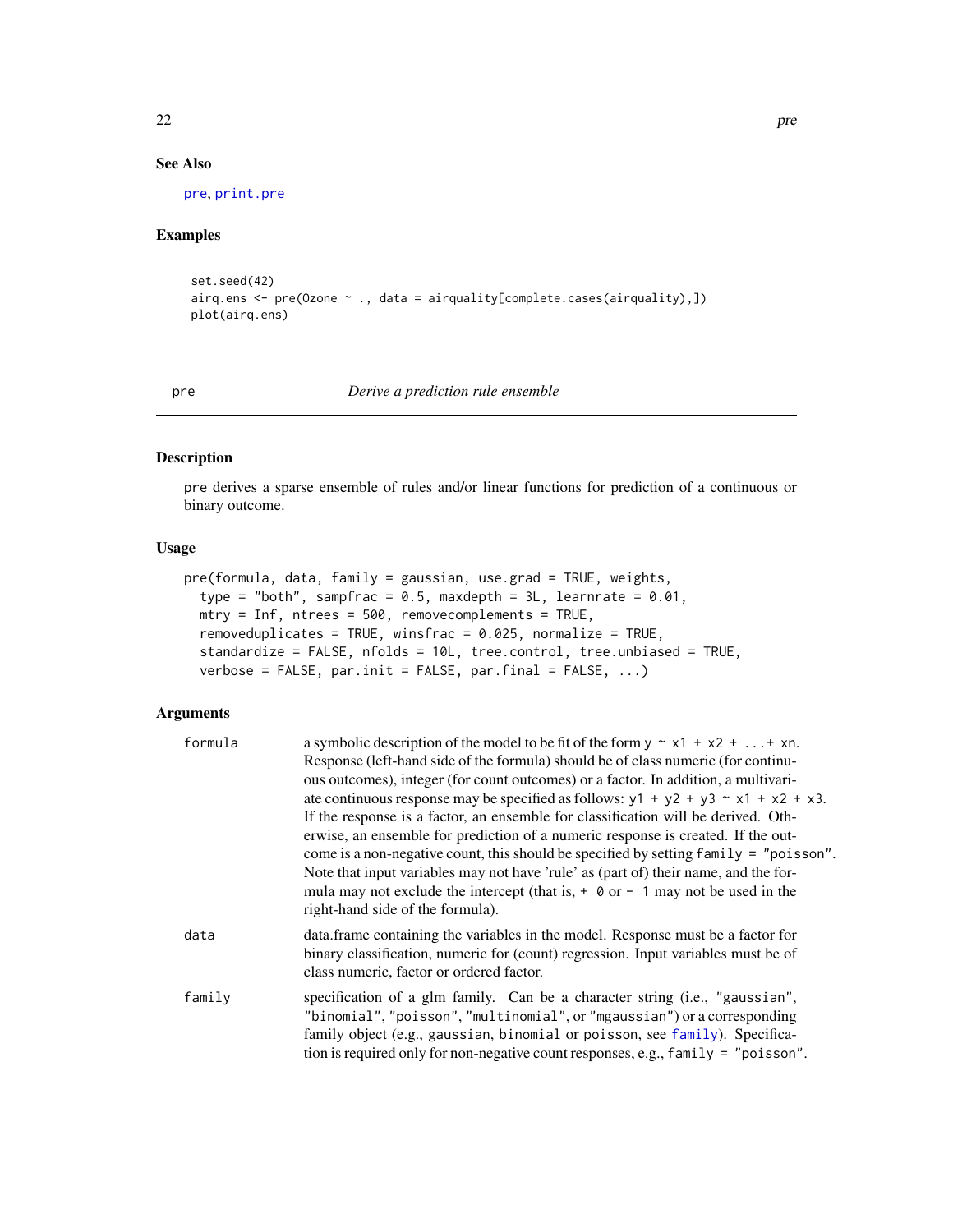<span id="page-22-0"></span>

|                   | Otherwise, the program will try to make an informed guess: family = "gaussian"<br>will be employed a numeric, family = "binomial" will be employed if a bi-<br>nary factor. family ="multinomial" will be employed if a factor with $> 2$<br>levels, and family = "mgaussian" will be employed if multiple continuous<br>response variables were specified.                                                                                                                                        |  |  |  |  |
|-------------------|----------------------------------------------------------------------------------------------------------------------------------------------------------------------------------------------------------------------------------------------------------------------------------------------------------------------------------------------------------------------------------------------------------------------------------------------------------------------------------------------------|--|--|--|--|
| use.grad          | logical. Should gradient boosting with regression trees be employed when learnrate > 0?<br>That is, use ctree as in Friedman (2001), but without the line search. If FALSE.<br>By default set to TRUE, as this yields shorter computation times. If set to FALSE,<br>glmtree with intercept only models in the nodes will be employed. This will<br>yield longer computation times, but may increase accuracy. See details below<br>for possible combinations with family, use grad and learnrate. |  |  |  |  |
| weights           | an optional vector of observation weights to be used for deriving the ensemble.                                                                                                                                                                                                                                                                                                                                                                                                                    |  |  |  |  |
| type              | character. Specifies type of base learners to be included in the ensemble. De-<br>faults to "both" (initial ensemble will include both rules and linear functions).<br>Other option are "rules" (prediction rules only) or "linear" (linear functions<br>only).                                                                                                                                                                                                                                    |  |  |  |  |
| sampfrac          | numeric value $> 0$ and $\leq 1$ . Specifies the fraction of randomly selected training<br>observations used to produce each tree. Values $<$ 1 will result in sampling<br>without replacement (i.e., subsampling), a value of 1 will result in sampling<br>with replacement (i.e., bootstrap sampling). Alternatively, a sampling function<br>may be supplied, which should take arguments n (sample size) and weights.                                                                           |  |  |  |  |
| maxdepth          | positive integer. Maximum number of conditions in a rule. If $length(maxdepth) == 1$ ,<br>it specifies the maximum depth of of each tree grown. If length (maxdepth) == ntrees,<br>it specifies the maximum depth of every consecutive tree grown. Alternatively, a<br>random sampling function may be supplied, which takes argument ntrees and<br>returns integer values. See also maxdepth_sampler.                                                                                             |  |  |  |  |
| learnrate         | numeric value $> 0$ . Learning rate or boosting parameter.                                                                                                                                                                                                                                                                                                                                                                                                                                         |  |  |  |  |
| mtry              | positive integer. Number of randomly selected predictor variables for creating<br>each split in each tree. Ignored when tree.unbiased=FALSE.                                                                                                                                                                                                                                                                                                                                                       |  |  |  |  |
| ntrees            | positive integer value. Number of trees to generate for the initial ensemble.                                                                                                                                                                                                                                                                                                                                                                                                                      |  |  |  |  |
| removecomplements |                                                                                                                                                                                                                                                                                                                                                                                                                                                                                                    |  |  |  |  |
|                   | logical. Remove rules from the ensemble which are identical to (1 - an earlier<br>rule)?                                                                                                                                                                                                                                                                                                                                                                                                           |  |  |  |  |
| removeduplicates  |                                                                                                                                                                                                                                                                                                                                                                                                                                                                                                    |  |  |  |  |
|                   | logical. Remove rules from the ensemble which are identical to an earlier rule?                                                                                                                                                                                                                                                                                                                                                                                                                    |  |  |  |  |
| winsfrac          | numeric value $> 0$ and $\leq 0.5$ . Quantiles of data distribution to be used for<br>winsorizing linear terms. If set to 0, no winsorizing is performed. Note that<br>ordinal variables are included as linear terms in estimating the regression model<br>and will also be winsorized.                                                                                                                                                                                                           |  |  |  |  |
| normalize         | logical. Normalize linear variables before estimating the regression model?<br>Normalizing gives linear terms the same a priori influence as a typical rule, by<br>dividing the (winsorized) linear term by 2.5 times its SD.                                                                                                                                                                                                                                                                      |  |  |  |  |
| standardize       | logical. Should rules and linear terms be standardized to have SD equal to 1 be-                                                                                                                                                                                                                                                                                                                                                                                                                   |  |  |  |  |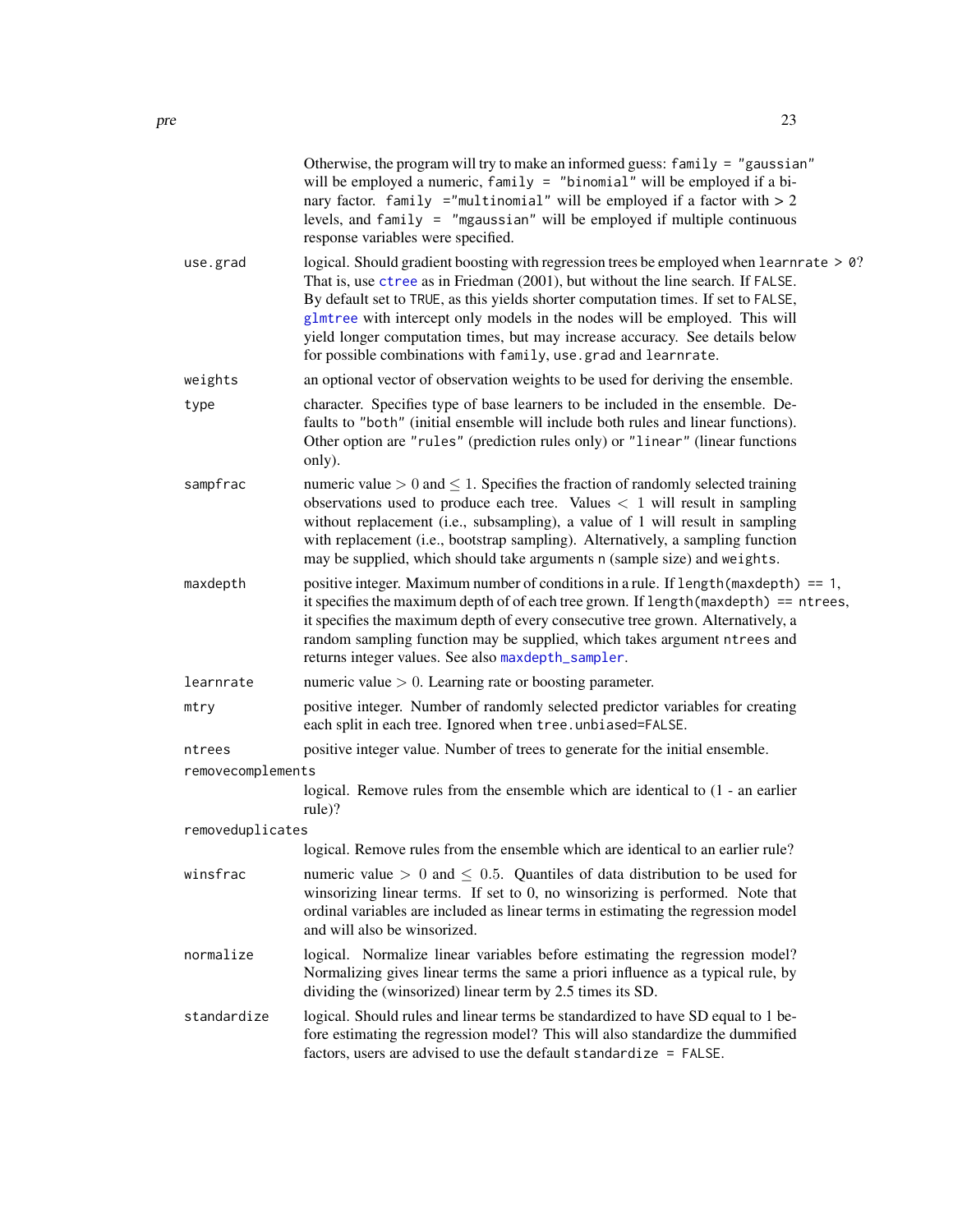<span id="page-23-0"></span>

| nfolds        | positive integer. Number of cross-validation folds to be used for selecting the<br>optimal value of the penalty parameter $\lambda$ in selecting the final ensemble.                                                                                                                                                                                  |
|---------------|-------------------------------------------------------------------------------------------------------------------------------------------------------------------------------------------------------------------------------------------------------------------------------------------------------------------------------------------------------|
| tree.control  | list with control parameters to be passed to the tree fitting function, generated us-<br>ing ctree_control, mob_control (if use.grad = FALSE), or rpart.control<br>$(if tree. unbiased = FALSE).$                                                                                                                                                     |
| tree.unbiased | logical. Should an unbiased tree generation algorithm be employed for rule gen-<br>eration? Defaults to TRUE, if set to FALSE, rules will be generated employing the<br>CART algorithm (which suffers from biased variable selection) as implemented<br>in rpart. See details below for possible combinations with family, use grad<br>and learnrate. |
| verbose       | logical. Should information on the initial and final ensemble be printed to the<br>command line?                                                                                                                                                                                                                                                      |
| par.init      | logical. Should parallel foreach be used to generate initial ensemble? Only used<br>when learnrate $== 0$ . Note: Must register parallel beforehand, such as doMC or<br>others. Furthermore, setting par . init = TRUE will likely increase computation<br>time for smaller datasets.                                                                 |
| par.final     | logical. Should parallel foreach be used to perform cross validation for selecting<br>the final ensemble? Must register parallel beforehand, such as doMC or others.                                                                                                                                                                                  |
|               | Additional arguments to be passed to cv.glmnet.                                                                                                                                                                                                                                                                                                       |
|               |                                                                                                                                                                                                                                                                                                                                                       |

#### Details

Obervations with missing values will be removed prior to analysis.

In some cases, duplicated variable names may appear in the model. For example, the first variable is a factor named 'V1' and there are also variables named 'V10' and/or 'V11' and/or 'V12' (etc). Then for for the binary factor V1, dummy contrast variables will be created, named 'V10', 'V11', 'V12' (etc). As should be clear from this example, this yields duplicated variable names, which may yield problems, for example in the calculation of predictions and importances, later on. This can be prevented by renaming factor variables with numbers in their name, prior to analysis.

The table below provides an overview of combinations of response variable types, use.grad, tree.unbiased and learnrate settings that are supported, and the tree induction algorithm that will be employed as a result:

| use.grad    | tree.unbiased | learnrate | family      | tree alg. | Response variable format            |
|-------------|---------------|-----------|-------------|-----------|-------------------------------------|
| <b>TRUE</b> | <b>TRUE</b>   | $\Omega$  | gaussian    | ctree     | Single, numeric (non-integer)       |
| <b>TRUE</b> | <b>TRUE</b>   | $\Omega$  | mgaussian   | ctree     | Multiple, numeric (non-integer)     |
| <b>TRUE</b> | <b>TRUE</b>   | $\Omega$  | binomial    | ctree     | Single, factor with 2 levels        |
| <b>TRUE</b> | <b>TRUE</b>   | $\Omega$  | multinomial | ctree     | Single, factor with $\geq 2$ levels |
| <b>TRUE</b> | <b>TRUE</b>   | $\Omega$  | poisson     | ctree     | Single, integer                     |
| <b>TRUE</b> | <b>TRUE</b>   | >0        | gaussian    | ctree     | Sinlge, numeric (non-integer)       |
| <b>TRUE</b> | <b>TRUE</b>   | >0        | mgaussian   | ctree     | Mutliple, numeric (non-integer)     |
| <b>TRUE</b> | <b>TRUE</b>   | >0        | binomial    | ctree     | Single, factor with 2 levels        |
| <b>TRUE</b> | <b>TRUE</b>   | >0        | multinomial | ctree     | Single, factor with >2 levels       |
| <b>TRUE</b> | TRUE          | >0        | poisson     | ctree     | Single, integer                     |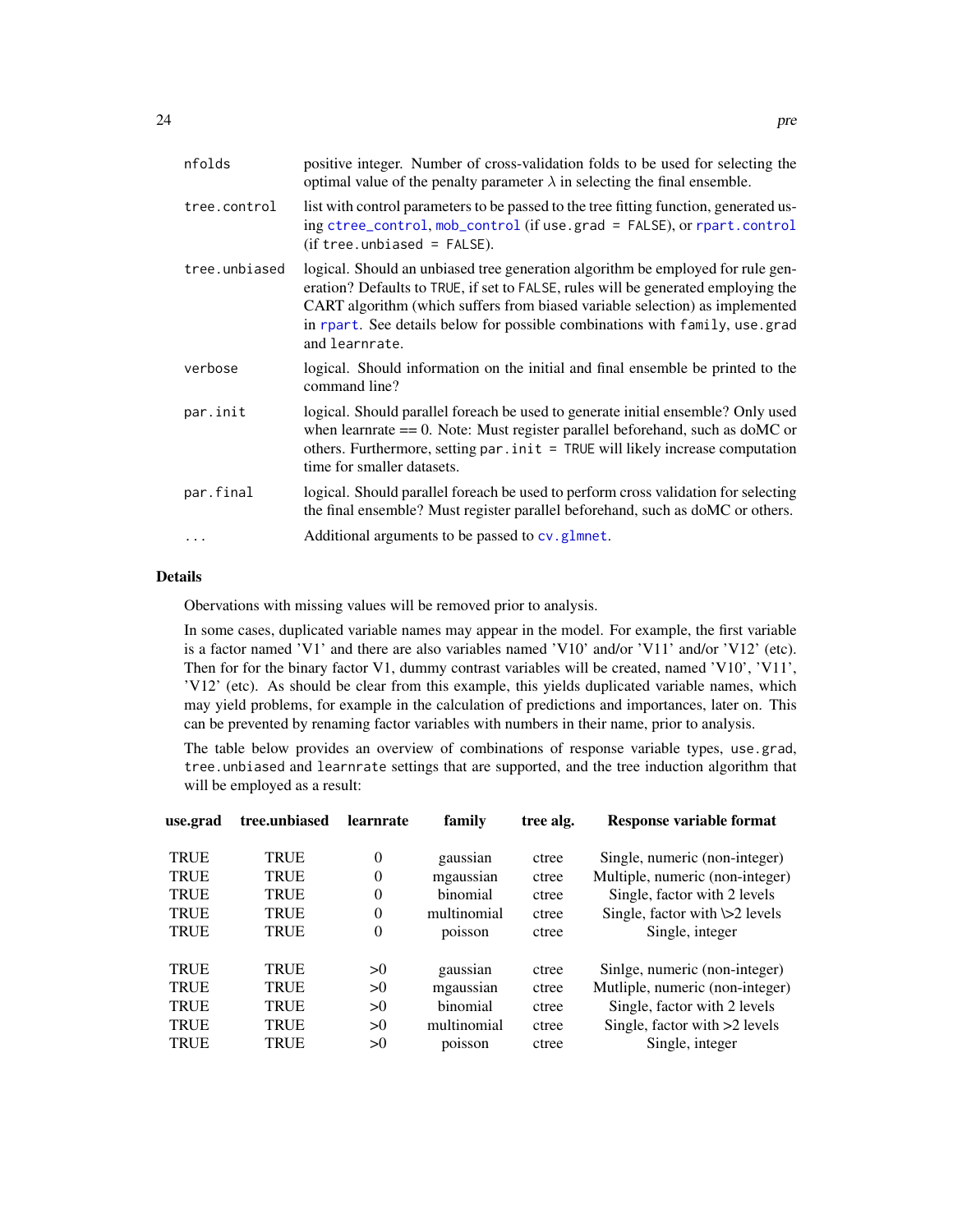<span id="page-24-0"></span>

| <b>TRUE</b>  | 0              | gaussian    | glmtree | Single, numeric (non-integer) |
|--------------|----------------|-------------|---------|-------------------------------|
| <b>TRUE</b>  | $\overline{0}$ | binomial    | glmtree | Single, factor with 2 levels  |
| <b>TRUE</b>  | $\overline{0}$ | poisson     | glmtree | Single, integer               |
| <b>TRUE</b>  | >0             | gaussian    | glmtree | Single, numeric (non-integer) |
| <b>TRUE</b>  | >0             | binomial    | glmtree | Single, factor with 2 levels  |
| <b>TRUE</b>  | >0             | poisson     | glmtree | Single, integer               |
| <b>FALSE</b> | $\overline{0}$ | gaussian    | rpart   | Single, numeric (non-integer) |
| <b>FALSE</b> | $\overline{0}$ | binomial    | rpart   | Single, factor with 2 levels  |
| <b>FALSE</b> | $\theta$       | multinomial | rpart   | Single, factor with >2 levels |
| <b>FALSE</b> | $\overline{0}$ | poisson     | rpart   | Single, integer               |
| <b>FALSE</b> | >0             | gaussian    | rpart   | Single, numeric (non-integer) |
| <b>FALSE</b> | >0             | binomial    | rpart   | Single, factor with 2 levels  |
| <b>FALSE</b> | >0             | poisson     | rpart   | Single, integer               |
|              |                |             |         |                               |

#### Value

An object of class pre, which contains the initial ensemble of rules and/or linear terms and the final ensembles for a wide range of penalty parameter values. By default, the final ensemble employed by all of the other methods and functions in package pre is selected using the 'minimum cross validated error plus 1 standard error' criterion. All functions and methods take a penalty.parameter.value argument, which can be used to select a more or less sparse final ensembles. Users can assess the trade-off between sparsity and accuracy provided by every possible value of the penalty parameter  $(\lambda)$  by running object\$glmnet.fit and plot(object\$glmnet.fit).

#### Note

The code for deriving rules from the nodes of trees was taken from an internal function of the partykit package of Achim Zeileis and Torsten Hothorn.

#### References

Friedman, J. H. (2001). Greedy function approximation: a gradient boosting machine. *The Annals of Applied Statistics, 29*(5), 1189-1232. Friedman, J. H., & Popescu, B. E. (2008). Predictive learning via rule ensembles. *The Annals of Applied Statistics, 2*(3), 916-954. Hothorn, T., & Zeileis, A. (2015). partykit: A modular toolkit for recursive partytioning in R. *Journal of Machine Learning Research, 16*, 3905-3909.

#### See Also

[print.pre](#page-27-1), [plot.pre](#page-20-1), [coef.pre](#page-4-1), [importance](#page-13-1), [predict.pre](#page-25-1), [interact](#page-15-1), [cvpre](#page-6-1)

#### Examples

set.seed(42)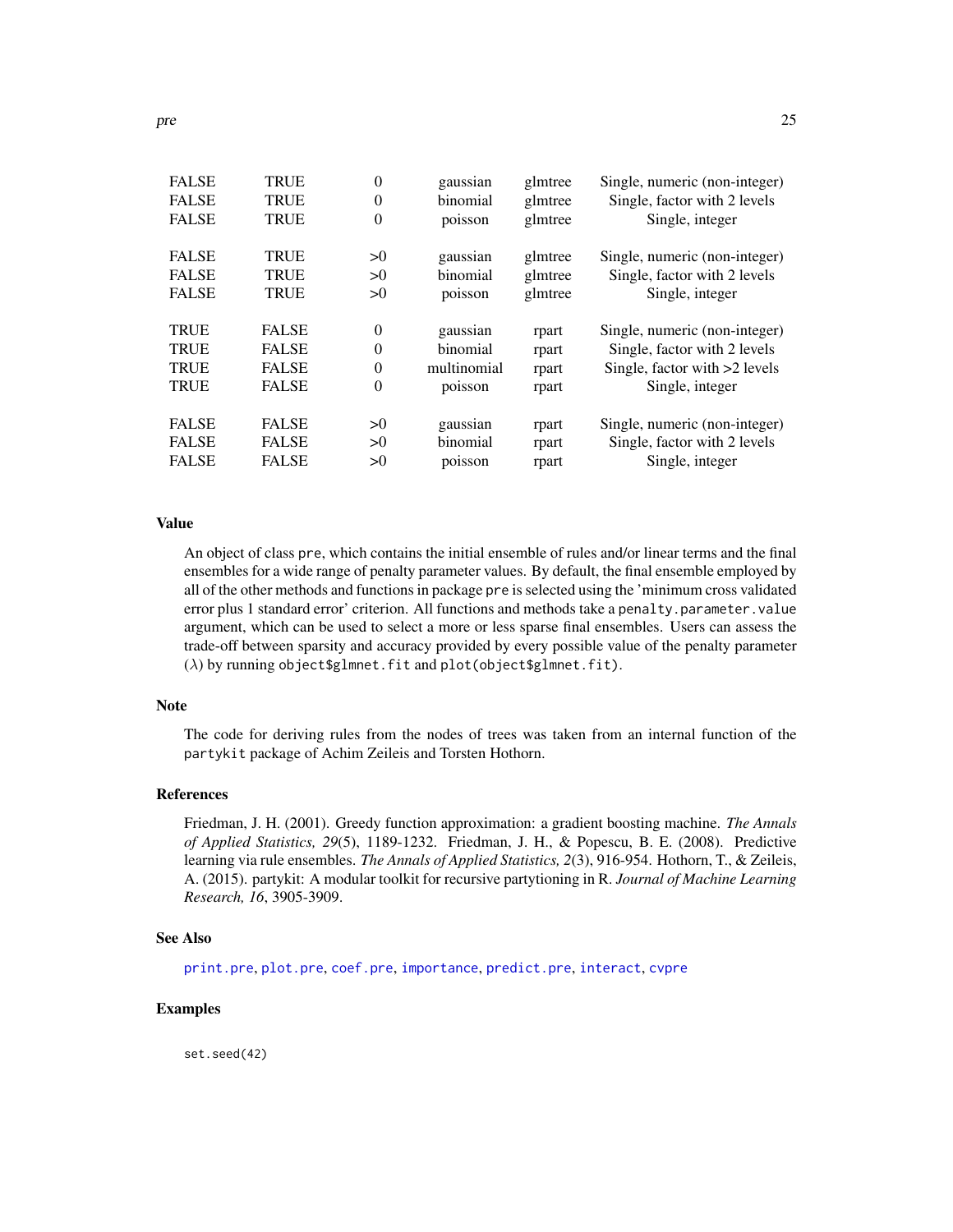airq.ens <- pre(Ozone ~ ., data = airquality[complete.cases(airquality),], verbose = TRUE)

| predict.gpe | Predicted values based on gpe ensemble |
|-------------|----------------------------------------|
|             |                                        |

#### Description

Predict function for [gpe](#page-7-1)

#### Usage

```
## S3 method for class 'gpe'
predict(object, newdata = NULL, type = "link",
 penalty.par.val = "lambda.1se", ...)
```
#### Arguments

| object          | of class gpe                                       |
|-----------------|----------------------------------------------------|
| newdata         | optional new data to compute predictions for       |
| type            | argument passed to predict.cv.glmnet               |
| penalty.par.val |                                                    |
|                 | argument passed to s argument of predict.cv.glmnet |
|                 | Unused                                             |

#### Details

The initial training data is used if newdata = NULL.

#### See Also

[gpe](#page-7-1)

<span id="page-25-1"></span>predict.pre *Predicted values based on final unbiased prediction rule ensemble*

#### Description

predict.pre generates predictions based on the final prediction rule ensemble, for training or new (test) observations

#### Usage

```
## S3 method for class 'pre'
predict(object, newdata = NULL, type = "link",
 penalty.par.val = "lambda.1se", ...)
```
<span id="page-25-0"></span>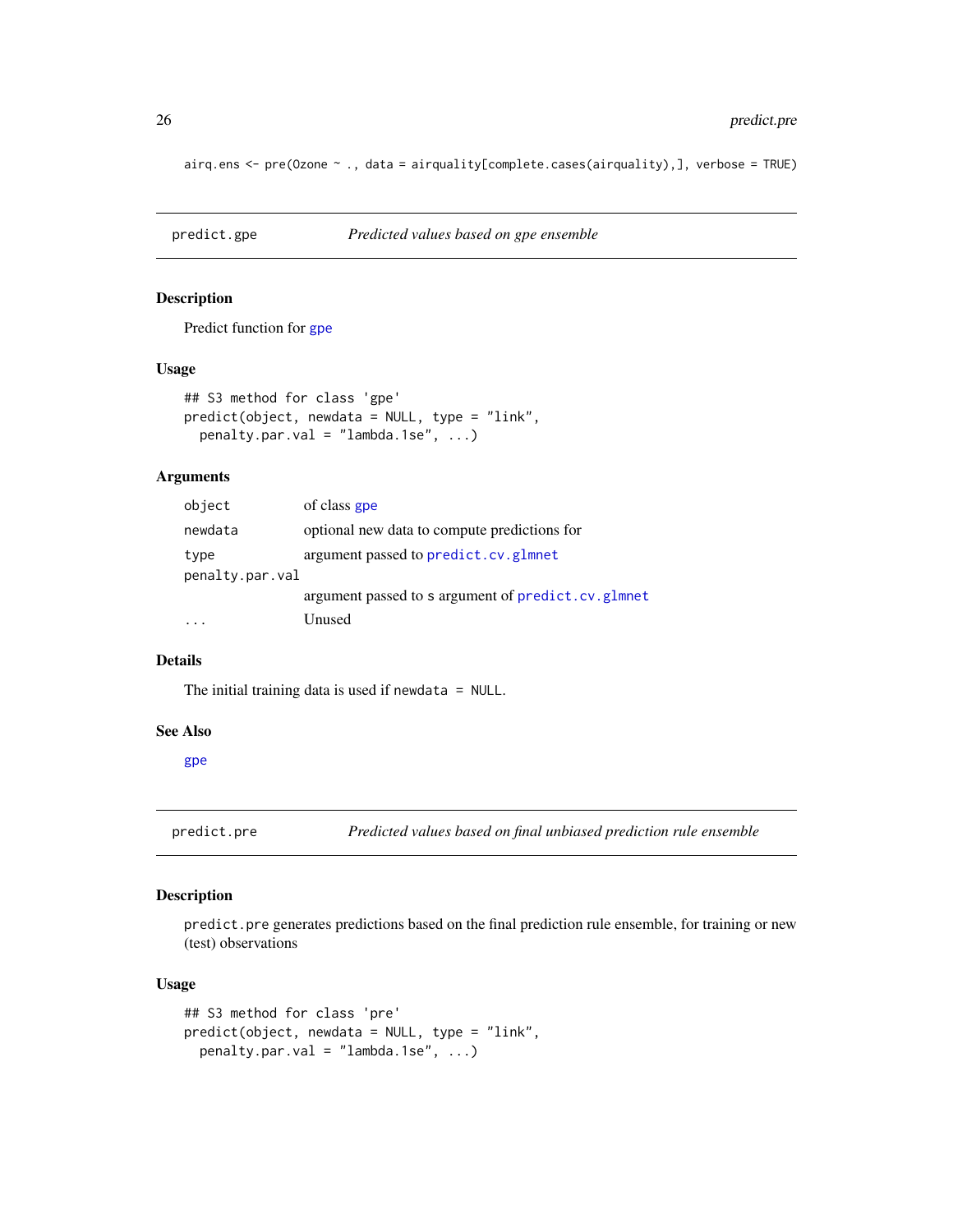#### <span id="page-26-0"></span>print.gpe 27

#### Arguments

| object          | object of class pre.                                                                                                                                                                                                                                                                                                                                                                                                                                                                         |
|-----------------|----------------------------------------------------------------------------------------------------------------------------------------------------------------------------------------------------------------------------------------------------------------------------------------------------------------------------------------------------------------------------------------------------------------------------------------------------------------------------------------------|
| newdata         | optional data frame of new (test) observations, including all predictor variables<br>used for deriving the prediction rule ensemble.                                                                                                                                                                                                                                                                                                                                                         |
| type            | character string. The type of prediction required; the default type $=$ "link" is<br>on the scale of the linear predictors. Alternatively, for count and factor outputs,<br>type = "response" may be specified to obtain the fitted mean and fitted prob-<br>abilities, respectively; type = "class" returns the predicted class membership.                                                                                                                                                 |
| penalty.par.val |                                                                                                                                                                                                                                                                                                                                                                                                                                                                                              |
|                 | character or numeric. Penalty parameter criterion to be used for selecting final<br>model: lambda giving minimum cv error ("lambda.min") or lambda giving cv<br>error that is within 1 standard error of minimum cv error ("lambda.1se"). Al-<br>ternatively, a numeric value may be specified, corresponding to one of the values<br>of lambda in the sequence used by glmnet, for which estimated cv error can be<br>inspected by running object\$glmnet.fit and plot(object\$glmnet.fit). |
|                 | further arguments to be passed to predict.cv.glmnet.                                                                                                                                                                                                                                                                                                                                                                                                                                         |

#### Details

If newdata is not provided, predictions for training data will be returned.

#### See Also

[pre](#page-21-1), [plot.pre](#page-20-1), [coef.pre](#page-4-1), [importance](#page-13-1), [cvpre](#page-6-1), [interact](#page-15-1), [print.pre](#page-27-1), [predict.cv.glmnet](#page-0-0)

#### Examples

```
set.seed(1)
train <- sample(1:sum(complete.cases(airquality)), size = 100)
set.seed(42)
airq.ens <- pre(Ozone ~ ., data = airquality[complete.cases(airquality),][train,])
predict(airq.ens)
predict(airq.ens, newdata = airquality[complete.cases(airquality),][-train,])
```
print.gpe *Print a General Prediction Ensemble (gpe)*

#### Description

Print a General Prediction Ensemble (gpe)

#### Usage

```
## S3 method for class 'gpe'
print(x, penalty.par.val = "lambda.1se",
 digits = getOption("digits"), ...)
```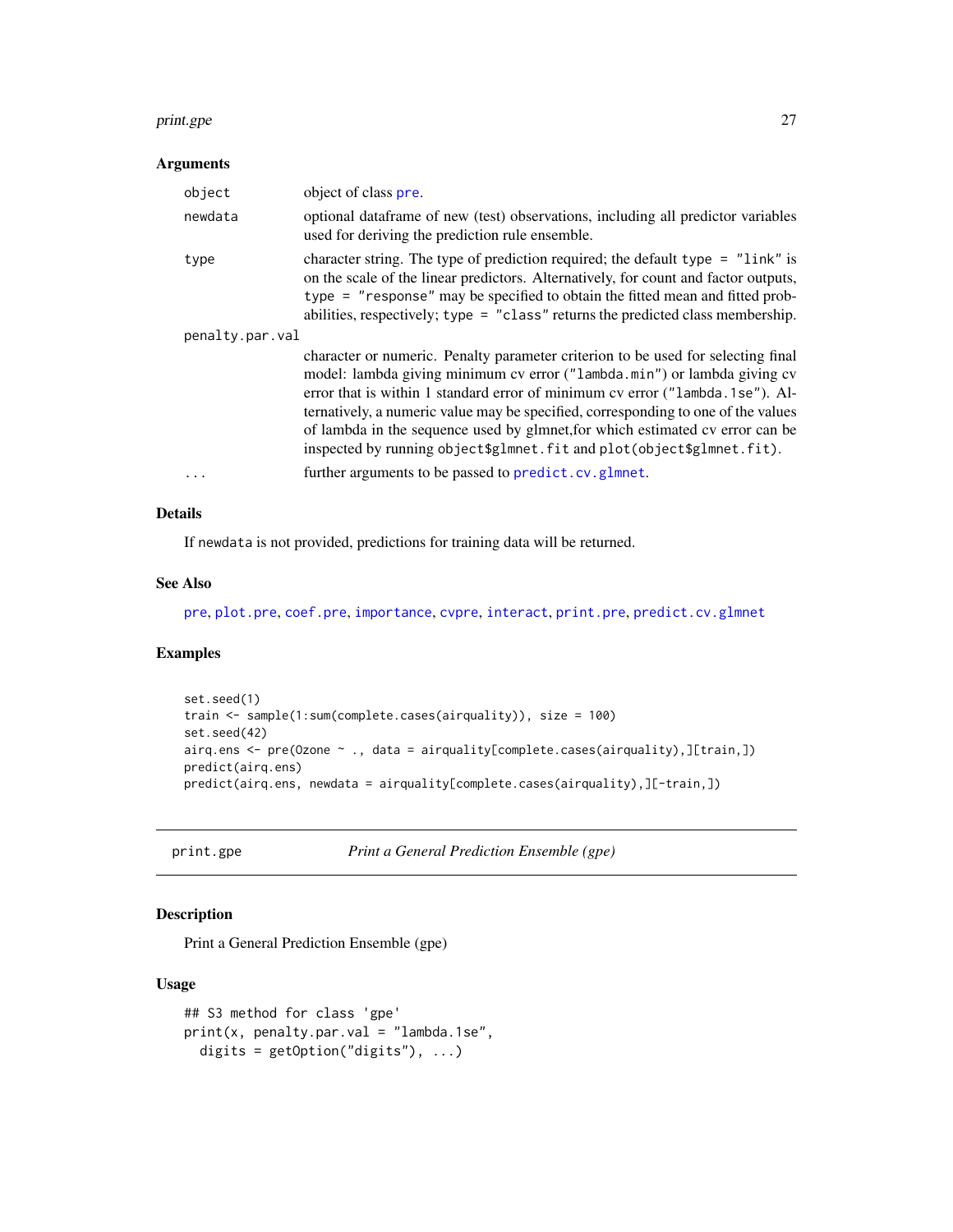#### <span id="page-27-0"></span>Arguments

| X               | An object of class pre.                                                                                                                                                                                                                                                                                                                                                                                                                                                                                                                     |
|-----------------|---------------------------------------------------------------------------------------------------------------------------------------------------------------------------------------------------------------------------------------------------------------------------------------------------------------------------------------------------------------------------------------------------------------------------------------------------------------------------------------------------------------------------------------------|
| penalty.par.val |                                                                                                                                                                                                                                                                                                                                                                                                                                                                                                                                             |
|                 | character or numeric. Information for which final prediction rule ensemble<br>should be printed? The ensemble with penalty parameter criterion yielding min-<br>imum cv error ("lambda.min") or penalty parameter yielding error within 1<br>standard error of minimum cv error ("lambda.1se")? Alternatively, a numeric<br>value may be specified, corresponding to one of the values of lambda in the<br>sequence used by glmnet, for which estimated cv error can be inspected by in-<br>specting x\$glmnet.fit and plot(x\$glmnet.fit). |
| digits          | Number of decimal places to print                                                                                                                                                                                                                                                                                                                                                                                                                                                                                                           |
| .               | Additional arguments, currently not used.                                                                                                                                                                                                                                                                                                                                                                                                                                                                                                   |
| <b>See Also</b> |                                                                                                                                                                                                                                                                                                                                                                                                                                                                                                                                             |

[print.pre](#page-27-1)

<span id="page-27-1"></span>print.pre *Print method for objects of class pre*

#### Description

print.pre prints information about the generated prediction rule ensemble to the command line

#### Usage

```
## S3 method for class 'pre'
print(x, penalty.par.val = "lambda.1se",
 digits = getOption("digits"), ...)
```
#### Arguments

x An object of class [pre](#page-21-1).

```
penalty.par.val
```
character or numeric. Information for which final prediction rule ensemble should be printed? The ensemble with penalty parameter criterion yielding minimum cv error ("lambda.min") or penalty parameter yielding error within 1 standard error of minimum cv error ("lambda.1se")? Alternatively, a numeric value may be specified, corresponding to one of the values of lambda in the sequence used by glmnet, for which estimated cv error can be inspected by inspecting x\$glmnet.fit and plot(x\$glmnet.fit).

digits Number of decimal places to print

... Additional arguments, currently not used.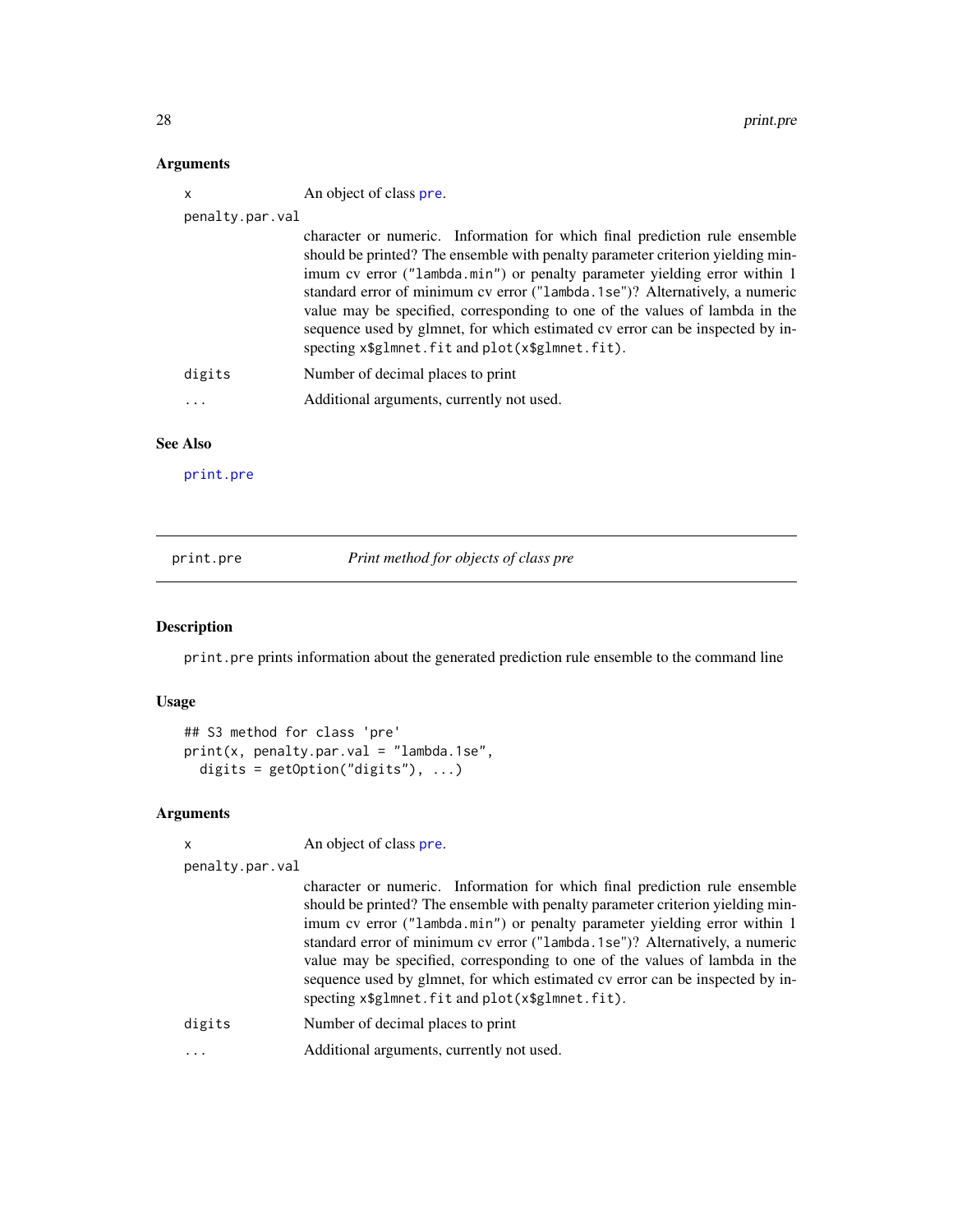#### <span id="page-28-0"></span>rTerm 29

### Details

Note that the cv error is estimated with data that was also used for learning rules and may be too optimistic. Use cvpre() to obtain a more realistic estimate of future prediction error.

#### Value

Prints information about the fitted prediction rule ensemble.

#### See Also

[pre](#page-21-1), [plot.pre](#page-20-1), [coef.pre](#page-4-1), [importance](#page-13-1), [predict.pre](#page-25-1), [interact](#page-15-1), [cvpre](#page-6-1)

#### Examples

```
set.seed(42)
airq.ens <- pre(Ozone ~ ., data = airquality[complete.cases(airquality),])
print(airq.ens)
```
rTerm *Wrapper Functions for terms in gpe*

#### <span id="page-28-2"></span>Description

Wrapper functions for terms in gpe.

#### Usage

rTerm(x)

 $lTerm(x, lb = -Inf, ub = Inf, scale = 1/0.4)$ 

 $eTerm(x, scale = 1/0.4)$ 

#### Arguments

| $\mathsf{x}$ | Input symbol.                                                                                                                                                                                                                          |
|--------------|----------------------------------------------------------------------------------------------------------------------------------------------------------------------------------------------------------------------------------------|
| 1b           | Lower quantile when winsorizing. -Inf yields no winsorizing in the lower tail.                                                                                                                                                         |
| ub           | Lower quantile when winsorizing. Inf yields no winsorizing in the upper tail.                                                                                                                                                          |
| scale        | Inverse value to time x by. Usually the standard deviation is used. $0.4/scale$<br>is used as the multiplier as suggested in Friedman $\&$ Popescu (2008) and gives<br>each linear term the same a-priori influence as a typical rule. |

#### Details

The motivation to use wrappers is to ease getting the different terms as shown in the examples and to simplify the formula passed to cv. glmnet in [gpe](#page-7-1). 1 Term potentially rescales and/or winsorizes x depending on the input. eTerm potentially rescale x depending on the input.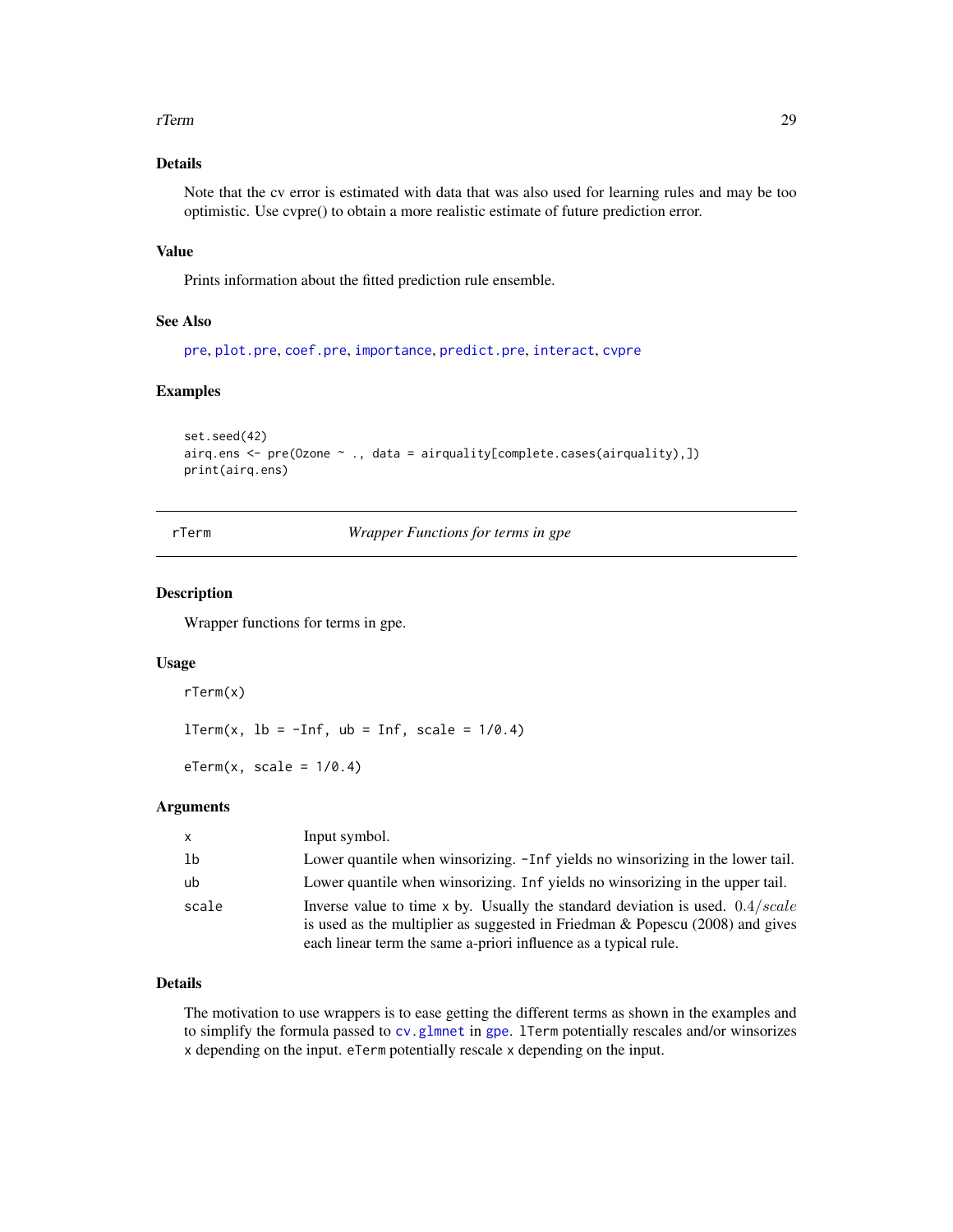#### <span id="page-29-0"></span>Value

x potentially transformed with additional information provided in the attributes.

#### References

Friedman, J. H., & Popescu, B. E. (2008). Predictive learning via rule ensembles. *The Annals of Applied Statistics, 2*(3), 916-954.

#### See Also

[gpe](#page-7-1), [gpe\\_trees](#page-11-2) [gpe\\_linear](#page-11-1) [gpe\\_earth](#page-11-1)

#### Examples

```
mt <- terms(
~ rTerm(x1 \le 0) + rTerm(x2 > 0) + lTerm(x3) + eTerm(x4),specials = c("rTerm", "lTerm", "eTerm"))
attr(mt, "specials")
# $rTerm
# [1] 1 2
#
# $lTerm
# [1] 3
#
# $eTerm
# [1] 4
```
<span id="page-29-1"></span>

| singleplot | Create partial dependence plot for a single variable in a prediction |
|------------|----------------------------------------------------------------------|
|            | rule ensemble (pre)                                                  |

#### Description

singleplot creates a partial dependence plot, which shows the effect of a predictor variable on the ensemble's predictions

#### Usage

```
singleplot(object, varname, penalty.par.val = "lambda.1se", nvals = NULL,
  type = "response", ...)
```
#### Arguments

object an object of class [pre](#page-21-1)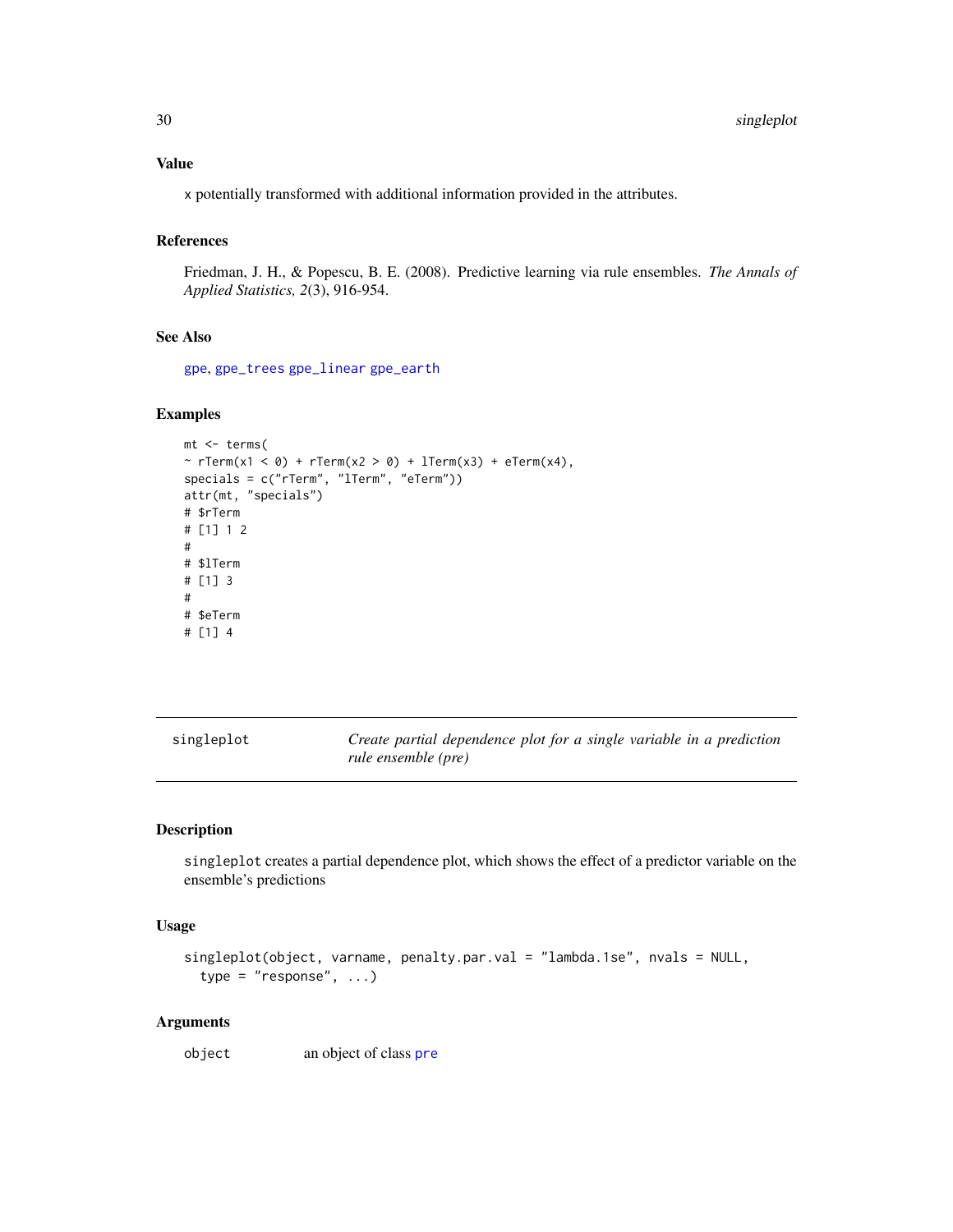<span id="page-30-0"></span>

| varname         | character vector of length one, specifying the variable for which the partial de-<br>pendence plot should be created. penalty.par.val character. Penalty parameter<br>criterion to be used for selecting final model: lambda giving minimum cv error<br>("lambda.min") or lambda giving cv error that is within 1 standard error of min-<br>imum cv error ("lambda.1se"). Alternatively, a numeric value may be specified,<br>corresponding to one of the values of lambda in the sequence used by glmnet,<br>for which estimated cv error can be inspected by running object \$glmnet.fit<br>and plot(object\$glmnet.fit). |
|-----------------|-----------------------------------------------------------------------------------------------------------------------------------------------------------------------------------------------------------------------------------------------------------------------------------------------------------------------------------------------------------------------------------------------------------------------------------------------------------------------------------------------------------------------------------------------------------------------------------------------------------------------------|
| penalty.par.val |                                                                                                                                                                                                                                                                                                                                                                                                                                                                                                                                                                                                                             |
|                 | character. Penalty parameter criterion to be used for selecting final model:<br>lambda giving minimum cv error ("lambda.min") or lambda giving cv error<br>that is within 1 standard error of minimum cv error ("lambda.1se"). Alterna-<br>tively, a numeric value may be specified, corresponding to one of the values of<br>lambda in the sequence used by glmnet, for which estimated cv error can be<br>inspected by running object\$glmnet.fit and plot(object\$glmnet.fit).                                                                                                                                           |
| nvals           | optional numeric vector of length one. For how many values of x should the<br>partial dependence plot be created?                                                                                                                                                                                                                                                                                                                                                                                                                                                                                                           |
| type            | character string. Type of prediction to be plotted on y-axis. type = "response"<br>gives fitted values for continuous outputs and fitted probabilities for nominal<br>outputs. type = "link" gives fitted values for continuous outputs and linear<br>predictor values for nominal outputs.                                                                                                                                                                                                                                                                                                                                 |
| .               | Further arguments to be passed to plot.default.                                                                                                                                                                                                                                                                                                                                                                                                                                                                                                                                                                             |

#### Details

By default, a partial dependence plot will be created for each unique observed value of the specified predictor variable. When the number of unique observed values is large, this may take a long time to compute. In that case, specifying the nvals argument can substantially reduce computing time. When the nvals argument is supplied, values for the minimum, maximum, and (nvals - 2) intermediate values of the predictor variable will be plotted. Note that nvals can be specified only for numeric and ordered input variables. If the plot is requested for a nominal input variable, the nvals argument will be ignored and a warning is printed.

#### See Also

[pre](#page-21-1), [pairplot](#page-18-1)

#### Examples

```
set.seed(42)
airq.ens <- pre(Ozone ~ ., data = airquality[complete.cases(airquality),])
singleplot(airq.ens, "Temp")
```